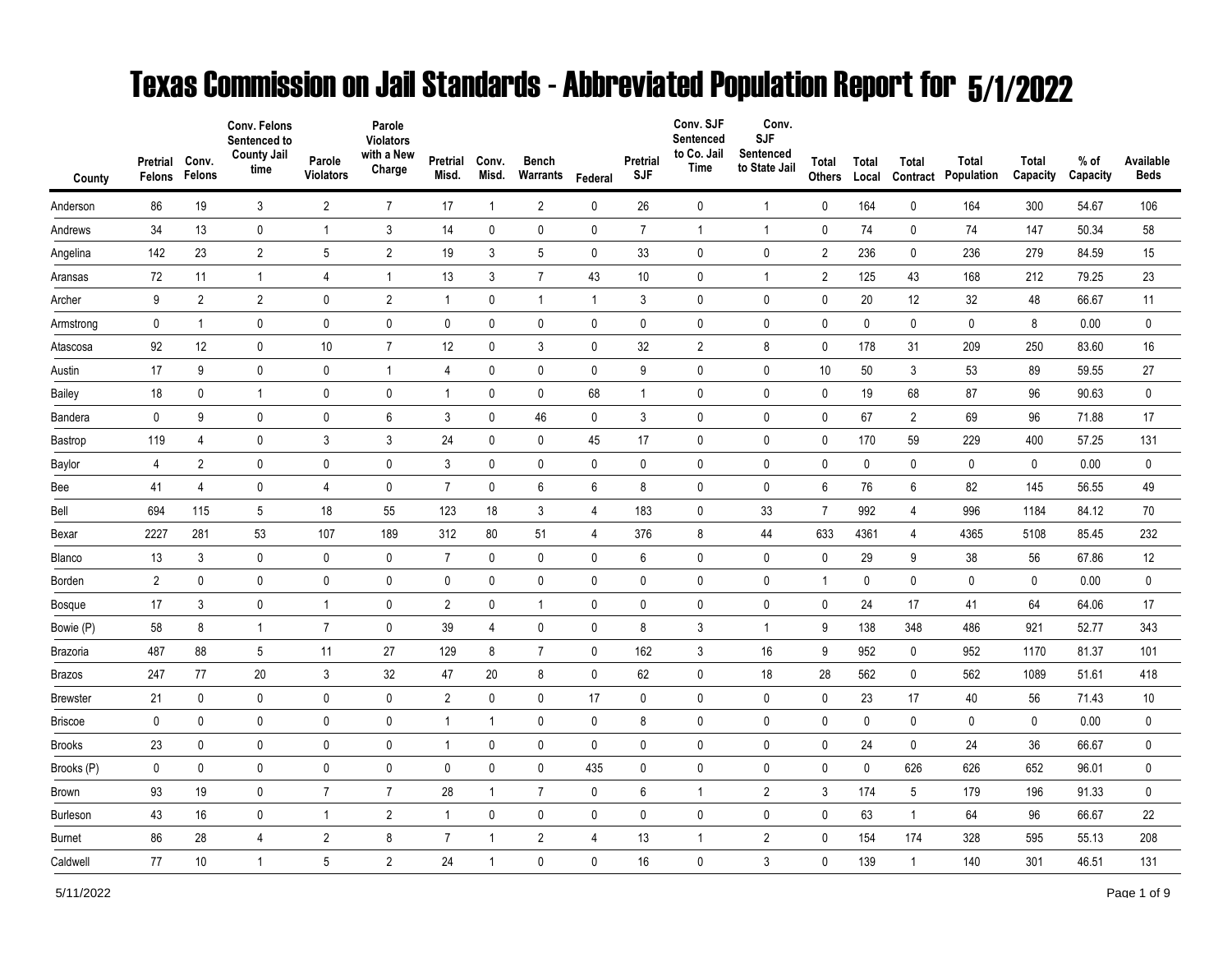| $\overline{2}$<br>24<br>Calhoun<br>8<br>6<br>Callahan<br>670<br>135<br>Cameron<br>18<br>$\mathbf{1}$<br>Camp<br>3<br>9<br>Carson<br>Cass<br>29<br>14<br>8<br>Castro<br>$\mathbf{1}$<br>96<br>6<br>Chambers<br>22<br>101<br>Cherokee<br>Childress<br>$\overline{2}$<br>22 | Sentenced to<br><b>County Jail</b><br>Parole<br>time<br><b>Violators</b> | Parole<br><b>Violators</b><br>with a New<br>Charge | Pretrial<br>Misd. | Conv.<br>Misd. | <b>Bench</b><br>Warrants | Federal     | Pretrial<br><b>SJF</b> | Conv. SJF<br>Sentenced<br>to Co. Jail<br>Time | Conv.<br><b>SJF</b><br>Sentenced<br>to State Jail | Total<br><b>Others</b> | Total<br>Local          | Total<br>Contract | Total<br>Population | Total<br>Capacity | $%$ of<br>Capacity | Available<br><b>Beds</b>   |
|--------------------------------------------------------------------------------------------------------------------------------------------------------------------------------------------------------------------------------------------------------------------------|--------------------------------------------------------------------------|----------------------------------------------------|-------------------|----------------|--------------------------|-------------|------------------------|-----------------------------------------------|---------------------------------------------------|------------------------|-------------------------|-------------------|---------------------|-------------------|--------------------|----------------------------|
|                                                                                                                                                                                                                                                                          | 0<br>0                                                                   | $\mathbf{1}$                                       | 8                 | $\mathbf 0$    | 0                        | $\mathbf 0$ | 5                      | 0                                             | 3                                                 | 24                     | 67                      | 4                 | 71                  | 144               | 49.31              | 59                         |
|                                                                                                                                                                                                                                                                          | $\mathbf 0$<br>$\pmb{0}$                                                 | $\overline{1}$                                     | $\overline{2}$    | $\mathbf 0$    | $\pmb{0}$                | $\mathbf 0$ | 4                      | 0                                             | 0                                                 | $\pmb{0}$              | 5                       | 0                 | 5                   | 10 <sup>°</sup>   | 50.00              | $\pmb{0}$                  |
|                                                                                                                                                                                                                                                                          | 10<br>18                                                                 | 16                                                 | 98                | 5              | 11                       | $\mathbf 0$ | $\pmb{0}$              | 5                                             | 48                                                | 12                     | 1028                    | 0                 | 1028                | 1746              | 58.88              | 543                        |
|                                                                                                                                                                                                                                                                          | 0<br>0                                                                   | $\pmb{0}$                                          | 0                 | 0              | $\overline{2}$           | $\mathbf 0$ | 4                      | $\mathbf 0$                                   | $\overline{2}$                                    | 0                      | 23                      | 0                 | 23                  | 34                | 67.65              | 0                          |
|                                                                                                                                                                                                                                                                          | 0<br>$\mathbf{1}$                                                        | $\pmb{0}$                                          | $\overline{2}$    | $\pmb{0}$      | 0                        | $\pmb{0}$   | $\overline{2}$         | $\pmb{0}$                                     | 0                                                 | $\pmb{0}$              | 17                      | 3                 | 20                  | 50                | 40.00              | 25                         |
|                                                                                                                                                                                                                                                                          | $\mathbf 0$<br>0                                                         | $\pmb{0}$                                          | 5                 | 0              | $\mathbf{1}$             | $\mathbf 0$ | 8                      | $\mathbf 0$                                   | 0                                                 | 9                      | 61                      | 0                 | 61                  | 96                | 63.54              | 25                         |
|                                                                                                                                                                                                                                                                          | 0<br>0                                                                   | $\mathbf{1}$                                       | $\overline{2}$    | $\pmb{0}$      | 0                        | $\mathbf 0$ | $\sqrt{5}$             | $\pmb{0}$                                     | $\mathbf{1}$                                      | $\pmb{0}$              | 18                      | 4                 | 22                  | 67                | 32.84              | 38                         |
|                                                                                                                                                                                                                                                                          | $\mathbf{1}$<br>$\mathbf{1}$                                             | $\pmb{0}$                                          | 18                | 4              | $\pmb{0}$                | $\mathbf 0$ | 17                     | $\mathbf 0$                                   | $\mathbf{1}$                                      | $\overline{2}$         | 144                     | 0                 | 144                 | 148               | 97.30              | 0                          |
|                                                                                                                                                                                                                                                                          | 3<br>0                                                                   | 9                                                  | 20                | $\overline{2}$ | $\pmb{0}$                | $\mathbf 0$ | 20                     | $\mathbf 0$                                   | $\overline{2}$                                    | 0                      | 177                     | $\overline{2}$    | 179                 | 188               | 95.21              | 0                          |
|                                                                                                                                                                                                                                                                          | $\pmb{0}$<br>$\overline{2}$                                              | $\pmb{0}$                                          | $\pmb{0}$         | $\pmb{0}$      | 0                        | $\mathbf 0$ | 0                      | $\mathbf 0$                                   | $\mathbf 0$                                       | $\pmb{0}$              | 26                      | 36                | 62                  | 94                | 65.96              | 23                         |
| 6<br>$\overline{2}$<br>Clay                                                                                                                                                                                                                                              | 0<br>0                                                                   | $\pmb{0}$                                          | 0                 | 0              | $\pmb{0}$                | $\mathbf 0$ | 4                      | $\pmb{0}$                                     | $\pmb{0}$                                         | 0                      | 12                      | $\mathbf{1}$      | 13                  | 38                | 34.21              | 21                         |
| $\overline{\mathbf{c}}$<br>Cochran<br>$\mathbf{1}$                                                                                                                                                                                                                       | 0<br>0                                                                   | $\pmb{0}$                                          | 0                 | $\mathbf 0$    | $\pmb{0}$                | $\pmb{0}$   | 0                      | $\pmb{0}$                                     | 0                                                 | $\pmb{0}$              | 3                       | 0                 | 3                   | 13                | 23.08              | $\pmb{0}$                  |
| $\overline{\mathbf{c}}$<br>$\pmb{0}$<br>Coke                                                                                                                                                                                                                             | 0<br>0                                                                   | $\mathbf{1}$                                       | 0                 | 0              | $\pmb{0}$                | $\mathbf 0$ | $\pmb{0}$              | $\pmb{0}$                                     | 0                                                 | $\mathbf 0$            | 0                       | 0                 | 0                   | 0                 | 0.00               | $\pmb{0}$                  |
| Coleman<br>5<br>5                                                                                                                                                                                                                                                        | 3<br>$\mathbf 1$                                                         | $\overline{1}$                                     | $\mathfrak{Z}$    | $\mathbf{1}$   | $\pmb{0}$                | $\mathbf 0$ | $\overline{2}$         | 0                                             | $\mathbf{1}$                                      | $\mathbf{1}$           | 23                      | 13                | 36                  | 57                | 63.16              | 15                         |
| 509<br>98<br>Collin                                                                                                                                                                                                                                                      | 26<br>9                                                                  | 26                                                 | 85                | 13             | 5                        | 30          | 148                    | 9                                             | 32                                                | $\mathbf{1}$           | 955                     | 31                | 986                 | 1298              | 75.96              | 182                        |
| 8<br>Collingsworth<br>$\mathbf{1}$                                                                                                                                                                                                                                       | 0<br>0                                                                   | $\pmb{0}$                                          | 0                 | 0              | $\pmb{0}$                | $\mathbf 0$ | 0                      | $\pmb{0}$                                     | 0                                                 | 0                      | 8                       | 0                 | 8                   | 17                | 47.06              | 0                          |
| 33<br>6<br>Colorado                                                                                                                                                                                                                                                      | 0<br>0                                                                   | $\overline{2}$                                     | 9                 | $\pmb{0}$      | $\pmb{0}$                | $\mathbf 0$ | $10$                   | $\mathbf{1}$                                  | $\overline{2}$                                    | $\mathbf{1}$           | 60                      | 0                 | 60                  | 99                | 60.61              | 29                         |
| 37<br>177<br>Comal                                                                                                                                                                                                                                                       | 8<br>1                                                                   | 12                                                 | 28                | $\overline{2}$ | $\overline{4}$           | $\mathbf 0$ | 42                     | $\overline{2}$                                | 14                                                | 36                     | 363                     | 101               | 464                 | 585               | 79.32              | 63                         |
| 14<br>$\overline{2}$<br>Comanche                                                                                                                                                                                                                                         | 0<br>0                                                                   | $\mathbf{1}$                                       | 3                 | $\mathbf 0$    | $\pmb{0}$                | $\pmb{0}$   | $\mathbf{1}$           | $\pmb{0}$                                     | $\sqrt{2}$                                        | $\mathbf{1}$           | 24                      | 0                 | 24                  | 145               | 16.55              | 107                        |
| 3<br>0<br>Concho                                                                                                                                                                                                                                                         | 0<br>0                                                                   | $\pmb{0}$                                          | 0                 | 0              | 0                        | $\mathbf 0$ | 0                      | $\mathbf 0$                                   | 0                                                 | 0                      | 0                       | 0                 | 0                   | 0                 | 0.00               | 0                          |
| Cooke<br>78<br>29                                                                                                                                                                                                                                                        | 0<br>4                                                                   | $\,6\,$                                            | 13                | $\mathbf{1}$   | $\boldsymbol{6}$         | $\mathbf 0$ | 15                     | $\overline{2}$                                | 19                                                | 3                      | 176                     | 2                 | 178                 | 212               | 83.96              | 13                         |
| 19<br>89<br>Coryell                                                                                                                                                                                                                                                      | 0<br>$\overline{2}$                                                      | $\overline{1}$                                     | 12                | 0              | $\overline{1}$           | $\mathbf 0$ | 14                     | $\pmb{0}$                                     | 0                                                 | $\pmb{0}$              | 92                      | 0                 | 92                  | 92                | 100.00             | 0                          |
| Cottle<br>3<br>0                                                                                                                                                                                                                                                         | 0<br>0                                                                   | $\pmb{0}$                                          | 0                 | 0              | $\pmb{0}$                | 0           | 0                      | $\pmb{0}$                                     | 0                                                 | $\mathbf 0$            | 0                       | 0                 | 0                   | 0                 | 0.00               | $\pmb{0}$                  |
| 5<br>4<br>Crane                                                                                                                                                                                                                                                          | 0<br>0                                                                   | $\pmb{0}$                                          | $\mathbf{1}$      | $\overline{2}$ | 3                        | $\pmb{0}$   | $\pmb{0}$              | $\mathbf{1}$                                  | $\mathbf{1}$                                      | 0                      | 16                      | 0                 | 16                  | 24                | 66.67              | 0                          |
| 13<br>3<br>Crockett                                                                                                                                                                                                                                                      | 0<br>$\mathbf{1}$                                                        | $\pmb{0}$                                          | 2                 | $\pmb{0}$      | $\mathbf{1}$             | 0           | $\mathbf{1}$           | $\pmb{0}$                                     | $\pmb{0}$                                         | $\mathbf 0$            | 17                      | 0                 | 17                  | 24                | 70.83              | $\pmb{0}$                  |
| 0<br>Crosby<br>$\mathbf{1}$                                                                                                                                                                                                                                              | 0<br>0                                                                   | $\pmb{0}$                                          | 0                 | $\mathbf 0$    | $\pmb{0}$                | 0           | $\mathbf{1}$           | 0                                             | 0                                                 | $\mathbf{1}$           | $\overline{\mathbf{c}}$ | 0                 | $\overline{2}$      | 11                | 18.18              | 0                          |
| 5<br>0<br>Culberson                                                                                                                                                                                                                                                      | 0<br>0                                                                   | 0                                                  | 0                 | 0              | 0                        | 0           | $\mathbf 0$            | 0                                             |                                                   | $\mathbf{0}$           | 3                       | 0                 | 3                   | 17                | 17.65              | 12                         |
| 16<br>$\mathbf{1}$<br>Dallam                                                                                                                                                                                                                                             | $\mathbf 0$<br>$\overline{1}$                                            | $\mathbf 0$                                        | $\mathbf 0$       | $\mathbf 0$    | $\mathsf{O}$             | $\mathbf 0$ | $5\overline{)}$        | $\mathbf 0$                                   | $\mathbf{1}$                                      | $\mathbf 0$            | 24                      | $\overline{2}$    | 26                  | 51                | 50.98              | 20                         |
| Dallas<br>3539<br>656                                                                                                                                                                                                                                                    | $28\,$<br>107                                                            | 13                                                 | 188               | 8              | 36                       | 43          | 345                    | 9                                             | 145                                               | 619                    | 5693                    | 43                | 5736                | 8746              | 65.58              | 2135                       |
| 29<br>$\mathbf{1}$<br>Dawson                                                                                                                                                                                                                                             | $\mathbf 0$<br>$\mathbf{1}$                                              | 3                                                  | 3                 | 0              | $\mathsf{O}$             | $\mathbf 0$ | 12                     | $\mathbf 0$                                   | $\mathbf{1}$                                      | $\mathbf 0$            | 35                      | 0                 | 35                  | 54                | 64.81              | 14                         |
| Deaf Smith<br>18<br>55                                                                                                                                                                                                                                                   | $\mathbf{1}$<br>$\overline{1}$                                           | $\boldsymbol{6}$                                   | 3                 | 5              | $\pmb{0}$                | $\mathbf 0$ | 14                     | $\mathbf 0$                                   | 6                                                 | 0                      | 85                      | 0                 | 85                  | 93                | 91.40              | $\mathbf 0$                |
| 8<br>Delta<br>4<br>5/11/2022                                                                                                                                                                                                                                             | $\mathbf 0$<br>$\mathbf 0$                                               | $\mathbf 0$                                        | $\mathbf 0$       | 0              | $\mathbf 0$              | $\mathbf 0$ | $\overline{2}$         | $\mathbf 0$                                   | $\mathbf{1}$                                      | $\mathbf 0$            | 15                      | $\mathbf 0$       | 15                  | 20                | 75.00              | $\mathbf 0$<br>Page 2 of 9 |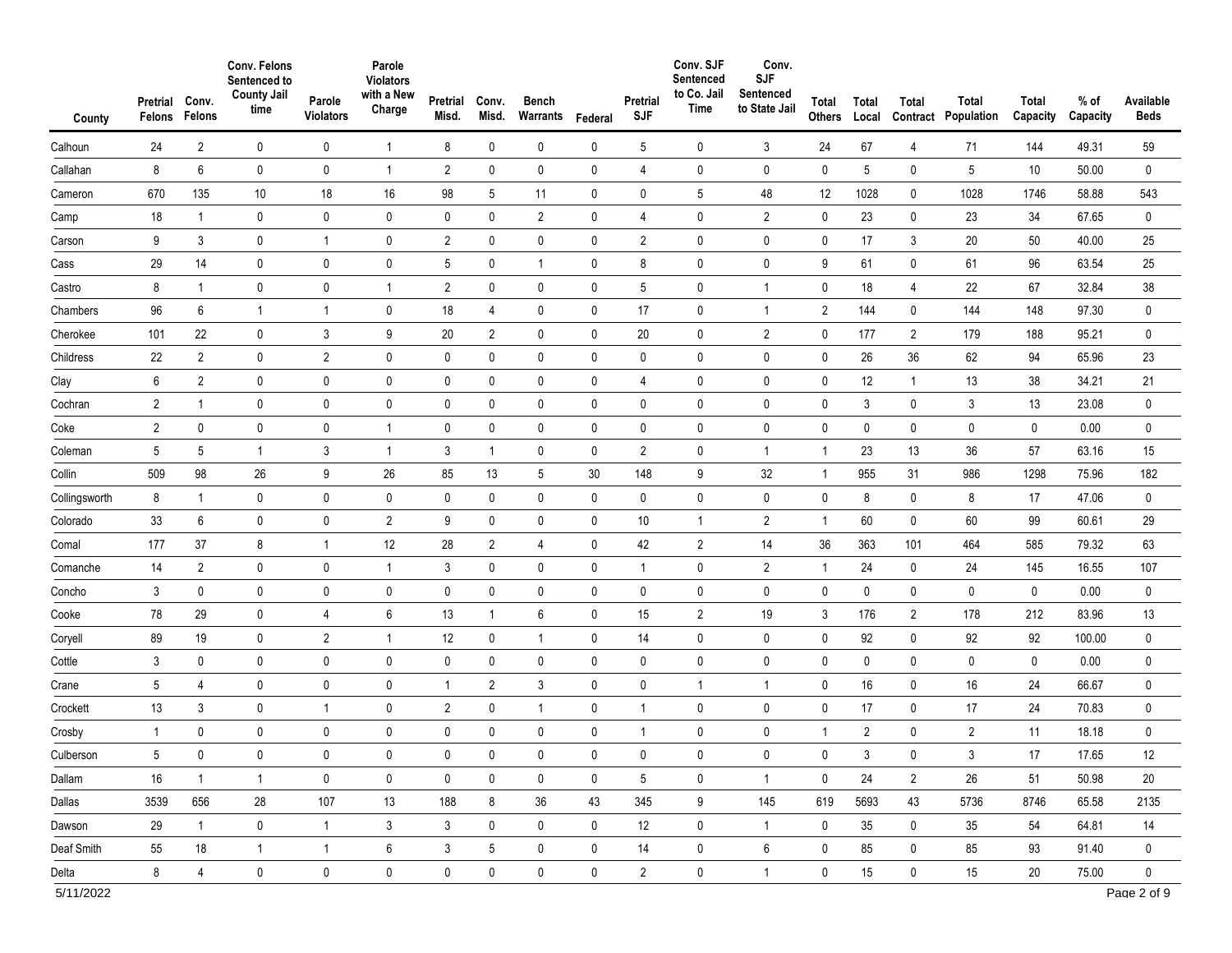| County      | Pretrial<br>Felons | Conv.<br>Felons  | Conv. Felons<br>Sentenced to<br><b>County Jail</b><br>time | Parole<br><b>Violators</b> | Parole<br><b>Violators</b><br>with a New<br>Charge | Pretrial<br>Misd. | Conv.<br>Misd. | <b>Bench</b><br>Warrants | Federal      | Pretrial<br><b>SJF</b> | Conv. SJF<br>Sentenced<br>to Co. Jail<br>Time | Conv.<br><b>SJF</b><br>Sentenced<br>to State Jail | Total<br>Others | Total<br>Local | Total<br>Contract | Total<br>Population | Total<br>Capacity | $%$ of<br>Capacity | Available<br><b>Beds</b> |
|-------------|--------------------|------------------|------------------------------------------------------------|----------------------------|----------------------------------------------------|-------------------|----------------|--------------------------|--------------|------------------------|-----------------------------------------------|---------------------------------------------------|-----------------|----------------|-------------------|---------------------|-------------------|--------------------|--------------------------|
| Denton      | 645                | 81               | 8                                                          | 14                         | 17                                                 | 153               | 25             | 22                       | 20           | 4                      | 3                                             | 14                                                | 13              | 999            | 20                | 1019                | 1788              | 56.99              | 590                      |
| DeWitt      | 55                 | 8                | 0                                                          | $\mathbf{1}$               | $\overline{2}$                                     | 4                 | $\overline{2}$ | 0                        | 11           | 6                      | 0                                             | 4                                                 | $\mathbf{1}$    | 83             | 12                | 95                  | 161               | 59.01              | 50                       |
| Dickens     | $\overline{2}$     | 0                | 0                                                          | $\pmb{0}$                  | $\pmb{0}$                                          | 0                 | 0              | $\pmb{0}$                | 0            | $\mathbf{1}$           | 0                                             | 0                                                 | 0               | $\overline{2}$ | 0                 | $\overline{2}$      | 8                 | 25.00              | 0                        |
| Dickens (P) | 0                  | 0                | 0                                                          | $\pmb{0}$                  | $\pmb{0}$                                          | 0                 | 0              | $\pmb{0}$                | 0            | $\mathbf 0$            | 0                                             | 0                                                 | 0               | 0              | 0                 | 0                   | 0                 |                    | 0                        |
| Dimmit      | 23                 | $\overline{2}$   | 0                                                          | 0                          | $\pmb{0}$                                          | $\mathbf{1}$      | 0              | $\mathbf 0$              | 55           | 11                     | 0                                             | 0                                                 | 0               | 36             | 56                | 92                  | 95                | 96.84              | 0                        |
| Donley      | 6                  | $\mathbf{1}$     | 1                                                          | $\mathbf 0$                | $\pmb{0}$                                          | 0                 | 0              | $\pmb{0}$                | 0            | 0                      | 3                                             | 0                                                 | $\mathbf{1}$    | 12             | 0                 | 12                  | 20                | 60.00              | 0                        |
| Duval       | 10                 | $\mathbf{1}$     | 0                                                          | $\pmb{0}$                  | $\pmb{0}$                                          | 3                 | 0              | $\overline{1}$           | 0            | $\mathbf 0$            | $\pmb{0}$                                     | 0                                                 | 11              | 26             | 0                 | 26                  | 33                | 78.79              | 0                        |
| Eastland    | 29                 | 11               | 1                                                          | $\mathbf 1$                | $\mathbf{1}$                                       | 6                 | 0              | 0                        | 0            | 10                     | 0                                             | 5                                                 | 0               | 64             | 0                 | 64                  | 97                | 65.98              | 23                       |
| Ector       | 418                | 118              | 6                                                          | 17                         | 34                                                 | 73                | 17             | 11                       | 0            | 114                    | $\mathbf{1}$                                  | 48                                                | 0               | 804            | 0                 | 804                 | 1079              | 74.51              | 167                      |
| Edwards     | 25                 | $\mathbf{1}$     | 0                                                          | $\mathbf 0$                | $\pmb{0}$                                          | $\mathbf 0$       | 0              | $\overline{2}$           | 0            | 0                      | 0                                             | 0                                                 | 0               | 14             | 1                 | 15                  | 25                | 60.00              | 0                        |
| El Paso     | 1114               | 44               | 13                                                         | 45                         | 20                                                 | 78                | 10             | $\pmb{0}$                | 503          | 56                     | $\pmb{0}$                                     | 5                                                 | 112             | 1497           | 503               | 2000                | 2976              | 67.20              | 678                      |
| Ellis       | 253                | 30               | $\overline{1}$                                             | 4                          | 21                                                 | 37                | $\overline{7}$ | $\mathbf 0$              | 0            | 94                     | $\mathbf{1}$                                  | 19                                                | 0               | 467            | 0                 | 467                 | 859               | 54.37              | 306                      |
| Erath       | 31                 | 9                | $\overline{1}$                                             | $\overline{2}$             | $\pmb{0}$                                          | 18                | $\overline{2}$ | 0                        | 0            | 10                     | 0                                             | 0                                                 | $\mathbf{1}$    | 74             | 21                | 95                  | 145               | 65.52              | 36                       |
| Falls       | 29                 | 8                | 0                                                          | $\mathbf 0$                | $\pmb{0}$                                          | 6                 | 0              | $\overline{1}$           | 0            | $\overline{7}$         | 0                                             | 0                                                 | 0               | 51             | 8                 | 59                  | 107               | 55.14              | 37                       |
| Fannin 1(P) | 23                 | 3                | 0                                                          | $\mathbf 0$                | $\mathbf 0$                                        | $\mathbf 0$       | 0              | $\overline{1}$           | 339          | $\overline{2}$         | $\pmb{0}$                                     | 3                                                 | $\mathbf{1}$    | 33             | 339               | 372                 | 439               | 84.74              | 23                       |
| Fannin 2(P) | 44                 | 13               | 0                                                          | $\overline{2}$             | $\overline{2}$                                     | $\mathbf 0$       | 0              | $\mathbf{1}$             | 0            | 14                     | 0                                             | $\overline{2}$                                    | 1               | 79             | 5                 | 84                  | 96                | 87.50              | 0                        |
| Fayette     | 14                 | $\overline{7}$   | $\overline{1}$                                             | $\pmb{0}$                  | 3                                                  | $\mathbf 0$       | $\pmb{0}$      | $\pmb{0}$                | 0            | 8                      | $\mathbf 0$                                   | 3                                                 | $\pmb{0}$       | 35             | 0                 | 35                  | 45                | 77.78              | 0                        |
| Fisher      | 4                  | 0                | 0                                                          | $\mathbf 0$                | $\pmb{0}$                                          | $\overline{2}$    | 0              | $\pmb{0}$                | 0            | $\mathbf{1}$           | 0                                             | 0                                                 | 0               | $\overline{7}$ | 5                 | 12                  | 24                | 50.00              | $\pmb{0}$                |
| Floyd       | 4                  | $\pmb{0}$        | 0                                                          | $\mathbf 0$                | $\pmb{0}$                                          | $\overline{2}$    | 0              | $\pmb{0}$                | $\pmb{0}$    | $\mathbf{1}$           | $\pmb{0}$                                     | $\pmb{0}$                                         | 0               | 0              | 0                 | 0                   | 0                 | 0.00               | $\pmb{0}$                |
| Foard       | 0                  | $\pmb{0}$        | 0                                                          | $\mathbf 0$                | $\pmb{0}$                                          | $\mathbf 0$       | 0              | $\pmb{0}$                | 0            | 0                      | $\pmb{0}$                                     | 0                                                 | 0               | 0              | 0                 | 0                   | 0                 | 0.00               | $\pmb{0}$                |
| Fort Bend   | 432                | 36               | 4                                                          | 10                         | 14                                                 | 52                | 5              | 17                       | 0            | 73                     | 1                                             | 3                                                 | 4               | 651            | 50                | 701                 | 1770              | 39.60              | 892                      |
| Franklin    | 23                 | $\boldsymbol{6}$ | $\overline{2}$                                             | $\mathbf 1$                | $\mathbf{1}$                                       | 3                 | 0              | $\overline{2}$           | 0            | 10                     | $\pmb{0}$                                     | 0                                                 | $\mathbf{1}$    | 48             | 27                | 75                  | 112               | 66.96              | $26\,$                   |
| Freestone   | 37                 | 4                | 0                                                          | $\overline{1}$             | $\overline{2}$                                     | $\mathbf{3}$      | $\mathbf{1}$   | $\overline{2}$           | $\pmb{0}$    | $\mathbf 0$            | $\mathbf{1}$                                  | 0                                                 | $\pmb{0}$       | 30             | 0                 | 30                  | 44                | 68.18              | $\pmb{0}$                |
| Frio (P)    | 76                 | 5                | 0                                                          | $\mathbf 0$                | $\pmb{0}$                                          | $\mathbf{1}$      | 0              | 0                        | 0            | 0                      | 0                                             | $\mathbf{1}$                                      | 0               | 44             | 0                 | 44                  | 266               | 16.54              | 195                      |
| Gaines      | 38                 | 4                | 0                                                          | $\mathbf 0$                | $\pmb{0}$                                          | $\overline{2}$    | 0              | $\pmb{0}$                | 0            | 11                     | $\pmb{0}$                                     | $\mathbf 0$                                       | 0               | 54             | 0                 | 54                  | 96                | 56.25              | 32                       |
| Galveston   | 525                | 64               | 3                                                          | 33                         | $\pmb{0}$                                          | 41                | 14             | 10                       | 0            | 118                    | 20                                            | 17                                                | 18              | 863            | $\overline{2}$    | 865                 | 1187              | 72.87              | 203                      |
| Garza       | 23                 |                  | 0                                                          |                            | 0                                                  | $\sqrt{2}$        | $\mathbf 0$    | 0                        | $\mathbf{0}$ | 5                      | 0                                             | 0                                                 | $\mathbf 0$     | 32             | 51                | 83                  | 96                | 86.46              | 0                        |
| Gillespie   | 49                 | 13               | $\overline{2}$                                             | $\mathbf 0$                | $\mathbf 0$                                        | $\overline{4}$    | 0              | 0                        | 0            | 8                      | 0                                             | 0                                                 | 6               | 82             | $\mathbf 0$       | 82                  | 96                | 85.42              | 0                        |
| Glasscock   | $\mathbf{1}$       | $\mathbf{1}$     | $\pmb{0}$                                                  | $\pmb{0}$                  | $\pmb{0}$                                          | 0                 | 0              | $\mathbf 0$              | 0            | 0                      | $\mathbf 0$                                   | 0                                                 | 0               | 0              | 0                 | 0                   | $\mathbf 0$       | 0.00               | 0                        |
| Goliad      | 15                 | $\mathbf 0$      | $\pmb{0}$                                                  | $\mathbf 0$                | $\pmb{0}$                                          | $\overline{2}$    | 0              | $\pmb{0}$                | $\mathbf 0$  | 3                      | $\mathbf 0$                                   | 0                                                 | $\mathbf 0$     | 20             | 16                | 36                  | 48                | 75.00              | $\mathbf 0$              |
| Gonzales    | 41                 | $\overline{7}$   | $\pmb{0}$                                                  | $\overline{2}$             | $\overline{2}$                                     | 6                 | 3              | $\pmb{0}$                | $\mathbf 0$  | $\,6\,$                | $\mathbf{1}$                                  | 0                                                 | $\overline{1}$  | 61             | 0                 | 61                  | 96                | 63.54              | 25                       |
| Gray        | 36                 | $5\overline{)}$  | 0                                                          | $\overline{2}$             | $\overline{4}$                                     | 6                 | 0              | $\mathbf 0$              | $\mathbf 0$  | $5\overline{)}$        | $\mathbf 0$                                   | 0                                                 | $\mathbf 0$     | 58             | $\mathbf 0$       | 58                  | 78                | 74.36              | 12                       |
| 5/11/2022   |                    |                  |                                                            |                            |                                                    |                   |                |                          |              |                        |                                               |                                                   |                 |                |                   |                     |                   |                    | Page 3 of 9              |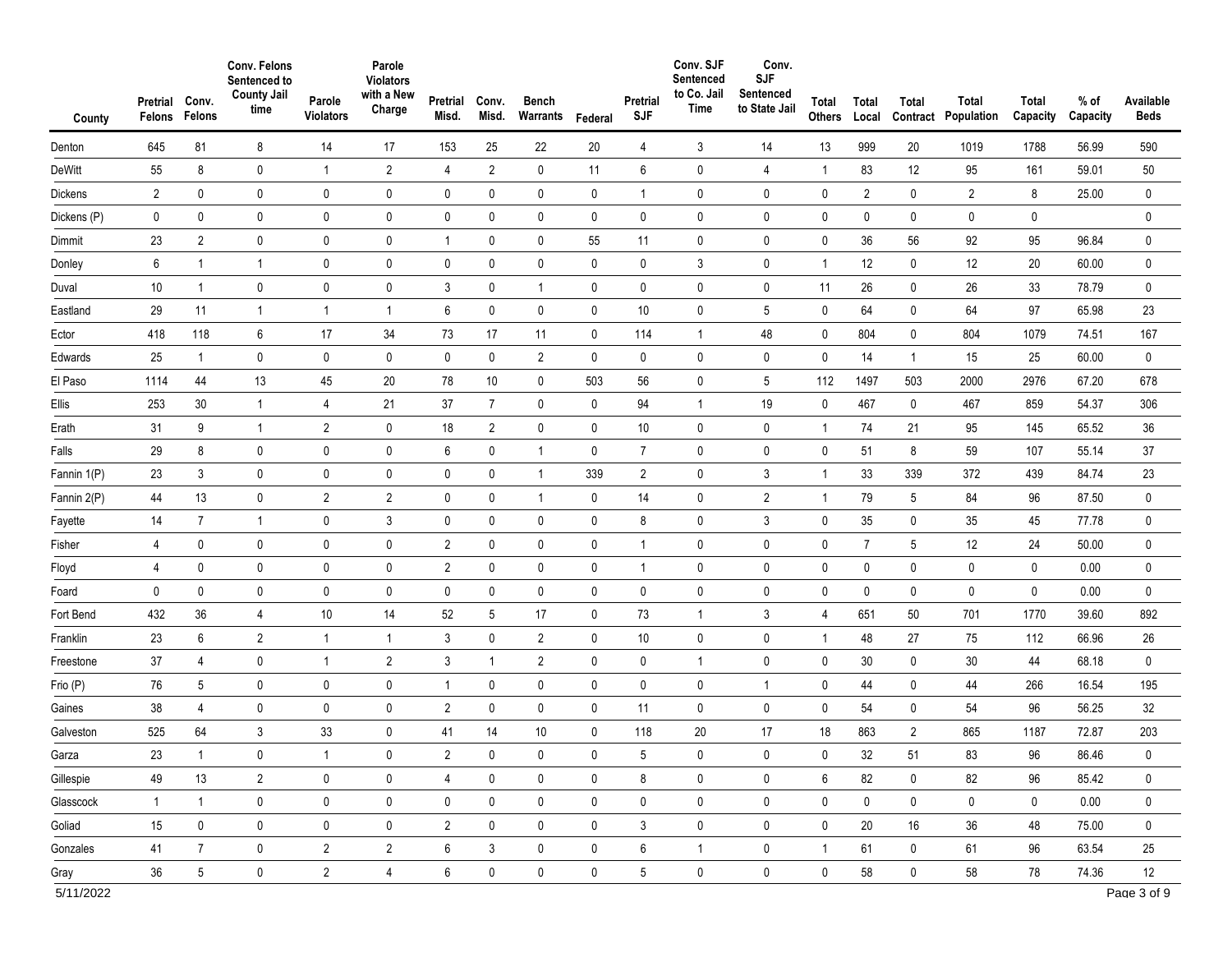| County      | Pretrial<br>Felons | Conv.<br>Felons | Conv. Felons<br>Sentenced to<br><b>County Jail</b><br>time | Parole<br><b>Violators</b> | Parole<br><b>Violators</b><br>with a New<br>Charge | Pretrial<br>Misd. | Conv.<br>Misd. | <b>Bench</b><br>Warrants | Federal     | Pretrial<br><b>SJF</b> | Conv. SJF<br>Sentenced<br>to Co. Jail<br>Time | Conv.<br><b>SJF</b><br>Sentenced<br>to State Jail | Total<br><b>Others</b> | Total<br>Local | Total<br>Contract | Total<br>Population | Total<br>Capacity | % of<br>Capacity | Available<br><b>Beds</b> |
|-------------|--------------------|-----------------|------------------------------------------------------------|----------------------------|----------------------------------------------------|-------------------|----------------|--------------------------|-------------|------------------------|-----------------------------------------------|---------------------------------------------------|------------------------|----------------|-------------------|---------------------|-------------------|------------------|--------------------------|
| Grayson     | 213                | 65              | 6                                                          | 9                          | 11                                                 | 21                | 3              | $\mathbf{1}$             | $\mathbf 0$ | 42                     | $\mathbf{1}$                                  | 12                                                | 0                      | 374            | 0                 | 374                 | 487               | 76.80            | 64                       |
| Gregg       | 309                | 43              | 3                                                          | 6                          | 5                                                  | 50                | $\mathbf{1}$   | $\overline{7}$           | 94          | 93                     | 0                                             | $\mathbf{1}$                                      | 26                     | 544            | 94                | 638                 | 916               | 69.65            | 186                      |
| Grimes      | 20                 | $\overline{2}$  | 0                                                          | $\pmb{0}$                  | $\mathbf{1}$                                       | 13                | $\mathfrak{Z}$ | $\mathbf 0$              | $\pmb{0}$   | 3                      | $\pmb{0}$                                     | 0                                                 | 21                     | 63             | 18                | 81                  | 111               | 72.97            | 19                       |
| Guadalupe   | 166                | 43              | $\overline{2}$                                             | 9                          | 9                                                  | 28                | 10             | 10                       | 0           | 23                     | $\mathbf{1}$                                  | 9                                                 | $5\phantom{.0}$        | 315            | $\mathbf{1}$      | 316                 | 598               | 52.84            | 222                      |
| Hale        | 43                 | 6               | 4                                                          | 0                          | 8                                                  | 12                | 4              | $\pmb{0}$                | $\mathbf 0$ | 17                     | $\mathbf 0$                                   | 3                                                 | $\pmb{0}$              | 97             | 4                 | 101                 | 190               | 53.16            | 70                       |
| Hall        | $\mathbf 0$        | $\mathbf{1}$    | 0                                                          | $\mathbf 0$                | $\pmb{0}$                                          | $\pmb{0}$         | $\mathbf{1}$   | $\mathbf{1}$             | $\mathbf 0$ | 0                      | $\mathbf{1}$                                  | 0                                                 | $\mathbf{1}$           | $\mathbf{1}$   | 0                 | $\mathbf{1}$        | 9                 | 11.11            | $\mathbf 0$              |
| Hamilton    | 5                  | $\mathbf 1$     | 0                                                          | $\mathbf 1$                | $\pmb{0}$                                          | 4                 | $\mathbf{1}$   | $\pmb{0}$                | $\mathbf 0$ | 0                      | $\pmb{0}$                                     | 0                                                 | $\mathbf{1}$           | 0              | 0                 | 0                   | 24                | 0.00             | 22                       |
| Hansford    | $\overline{2}$     | $\pmb{0}$       | 1                                                          | $\mathbf 0$                | $\pmb{0}$                                          | $\mathbf{1}$      | $\mathbf{1}$   | $\pmb{0}$                | $\pmb{0}$   | 0                      | $\pmb{0}$                                     | 0                                                 | $\mathbf 0$            | 5              | 0                 | 5                   | 9                 | 55.56            | $\pmb{0}$                |
| Hardeman    | 4                  | 9               | 0                                                          | $\pmb{0}$                  | $\pmb{0}$                                          | 0                 | $\pmb{0}$      | $\pmb{0}$                | $\mathbf 0$ | $\pmb{0}$              | $\pmb{0}$                                     | 0                                                 | $\mathbf{1}$           | 1              | 0                 | $\mathbf{1}$        | 11                | 9.09             | $\pmb{0}$                |
| Hardin      | 86                 | 14              | 0                                                          | $\pmb{0}$                  | 3                                                  | 26                | $\mathbf{1}$   | 1                        | $\mathbf 0$ | 23                     | $\pmb{0}$                                     | 3                                                 | $\pmb{0}$              | 157            | 0                 | 157                 | 196               | 80.10            | 19                       |
| Harris      | 6473               | 476             | 8                                                          | 146                        | 317                                                | 167               | 56             | 86                       | 3           | 578                    | 55                                            | 73                                                | 665                    | 9100           | 3                 | 9103                | 10566             | 86.15            | 406                      |
| Harrison    | 126                | 22              | 0                                                          | 4                          | $\overline{2}$                                     | 26                | 5              | 1                        | 26          | 28                     | $\mathbf 0$                                   | 6                                                 | 0                      | 220            | 29                | 249                 | 364               | 68.41            | 79                       |
| Hartley     | 0                  | $\pmb{0}$       | 0                                                          | $\pmb{0}$                  | $\pmb{0}$                                          | $\pmb{0}$         | $\pmb{0}$      | $\pmb{0}$                | $\pmb{0}$   | $\pmb{0}$              | $\pmb{0}$                                     | $\mathbf 0$                                       | $\pmb{0}$              | 0              | 0                 | 0                   | 0                 | 0.00             | $\pmb{0}$                |
| Haskell (P) | 5                  | 1               | 3                                                          | $\mathbf 1$                | $\mathbf{1}$                                       | $\mathbf{1}$      | 0              | 0                        | 258         | $\overline{2}$         | $\pmb{0}$                                     | $\overline{2}$                                    | $\pmb{0}$              | 16             | 281               | 297                 | 548               | 54.20            | 196                      |
| Hays        | 397                | 80              | 13                                                         | 4                          | 22                                                 | 42                | $\overline{2}$ | 15                       | $\mathbf 0$ | 59                     | $\overline{2}$                                | 11                                                | 0                      | 395            | 0                 | 395                 | 633               | 62.40            | 175                      |
| Hemphill    | 3                  | $\overline{2}$  | 0                                                          | $\pmb{0}$                  | $\pmb{0}$                                          | $\pmb{0}$         | $\pmb{0}$      | $\pmb{0}$                | $\pmb{0}$   | 0                      | $\pmb{0}$                                     | 0                                                 | $\pmb{0}$              | 5              | $\overline{2}$    | $\overline{7}$      | 18                | 38.89            | $\pmb{0}$                |
| Henderson   | 200                | 55              | 3                                                          | 5                          | $\overline{2}$                                     | 26                | 3              | 10                       | 70          | $30\,$                 | $\overline{7}$                                | 3                                                 | $\overline{2}$         | 346            | 95                | 441                 | 508               | 86.81            | 16                       |
| Hidalgo     | 1010               | 85              | $\overline{1}$                                             | $\overline{2}$             | 29                                                 | 193               | 12             | 16                       | $\mathbf 0$ | 234                    | $\mathbf{1}$                                  | 19                                                | 49                     | 1329           | 0                 | 1329                | 1432              | 92.81            | $\pmb{0}$                |
| Hidalgo (P) | 0                  | $\pmb{0}$       | 0                                                          | $\pmb{0}$                  | $\pmb{0}$                                          | 0                 | $\pmb{0}$      | $\pmb{0}$                | $\mathbf 0$ | $\pmb{0}$              | 0                                             | $\mathbf 0$                                       | 0                      | 0              | 0                 | 0                   | 0                 |                  | $\pmb{0}$                |
| Hill        | 91                 | 28              | 1                                                          | $\overline{2}$             | $\sqrt{5}$                                         | 12                | $\overline{2}$ | $\overline{2}$           | 0           | 5                      | 0                                             | $\mathbf{1}$                                      | 3                      | 152            | 0                 | 152                 | 203               | 74.88            | 31                       |
| Hockley     | 28                 | 10              | $\pmb{0}$                                                  | $\sqrt{2}$                 | $\mathbf{1}$                                       | 11                | $\mathbf{1}$   | $\pmb{0}$                | 0           | 20                     | 0                                             | $\mathbf 0$                                       | $\sqrt{2}$             | 46             | 0                 | 46                  | 64                | 71.88            | 12                       |
| Hood        | 129                | 8               | $\overline{1}$                                             | $\overline{2}$             | $\boldsymbol{9}$                                   | 12                | 4              | 3                        | $\mathbf 0$ | 32                     | $\mathbf{1}$                                  | 8                                                 | $\pmb{0}$              | 182            | $\mathbf{1}$      | 183                 | 192               | 95.31            | $\pmb{0}$                |
| Hopkins     | 68                 | 24              | 3                                                          | $\sqrt{2}$                 | $\pmb{0}$                                          | 5                 | $\mathbf{1}$   | $\overline{2}$           | 56          | 17                     | $\mathbf{1}$                                  | 5                                                 | 0                      | 128            | 56                | 184                 | 192               | 95.83            | $\pmb{0}$                |
| Houston     | 41                 | 8               | $\overline{1}$                                             | $\overline{2}$             | $\overline{4}$                                     | 6                 | $\overline{2}$ | $\overline{1}$           | $\mathbf 0$ | 17                     | $\mathbf{1}$                                  | 6                                                 | 0                      | 89             | 28                | 117                 | 224               | 52.23            | 85                       |
| Howard      | 47                 | 10              | 0                                                          | $\mathbf 1$                | $\bf 8$                                            | 6                 | $\mathbf 0$    | $\pmb{0}$                | 0           | 13                     | 0                                             | $\overline{4}$                                    | 0                      | 77             | 0                 | 77                  | 96                | 80.21            | $\pmb{0}$                |
| Hudspeth    | 17                 | $\mathbf{1}$    | 0                                                          | 0                          | $\pmb{0}$                                          | $\overline{2}$    | $\pmb{0}$      | $\overline{2}$           | 0           | 0                      | 0                                             | 0                                                 | $\mathbf{1}$           | 23             | 61                | 84                  | 119               | 70.59            | 23                       |
| Hunt        | 174                | 21              | 2                                                          | 3                          | 9                                                  | 28                | 3              | O                        | 0           | 39                     | 0                                             | 10                                                | 0                      | 294            | 0                 | 294                 | 345               | 85.22            | 17                       |
| Hutchinson  | 29                 | 3               | 0                                                          | 4                          | $\mathbf{1}$                                       | 8                 | $\mathbf 0$    | 0                        | $\mathbf 0$ | $\mathbf{1}$           | $\mathbf 0$                                   | 0                                                 | 0                      | 46             | 0                 | 46                  | 70                | 65.71            | 17                       |
| Irion       | $\mathbf 0$        | $\overline{2}$  | $\mathbf 0$                                                | $\pmb{0}$                  | $\pmb{0}$                                          | $\pmb{0}$         | 0              | $\pmb{0}$                | $\mathbf 0$ | $\mathbf 0$            | 0                                             | $\overline{7}$                                    | 0                      | $\mathbf 0$    | 0                 | $\mathsf{0}$        | $\mathbf 0$       | 0.00             | 0                        |
| Jack        | $\overline{7}$     | $\overline{2}$  | 0                                                          | 0                          | $\mathbf{1}$                                       | $\mathbf{1}$      | 0              | $\mathbf 0$              | $\mathbf 0$ | 0                      | $\mathbf 0$                                   | 0                                                 | 0                      | 11             | 0                 | 11                  | 108               | 10.19            | 86                       |
| Jackson     | 42                 | $\overline{7}$  | 0                                                          | 0                          | $\overline{7}$                                     | 0                 | $\overline{2}$ | $\pmb{0}$                | $\mathbf 0$ | 10                     | 0                                             | 6                                                 | 0                      | 70             | 0                 | 70                  | 77                | 90.91            | 0                        |
| Jasper      | 47                 | $\mathbf{3}$    | $\mathsf{0}$                                               | 5                          | $\mathbf{3}$                                       | 11                | $\mathsf{O}$   | $\mathbf{1}$             | $\mathbf 0$ | 9                      | $\mathbf 0$                                   | 0                                                 | 10                     | 89             | 39                | 128                 | 147               | 87.07            | $\mathbf 0$              |
| 5/11/2022   |                    |                 |                                                            |                            |                                                    |                   |                |                          |             |                        |                                               |                                                   |                        |                |                   |                     |                   |                  | Page 4 of 9              |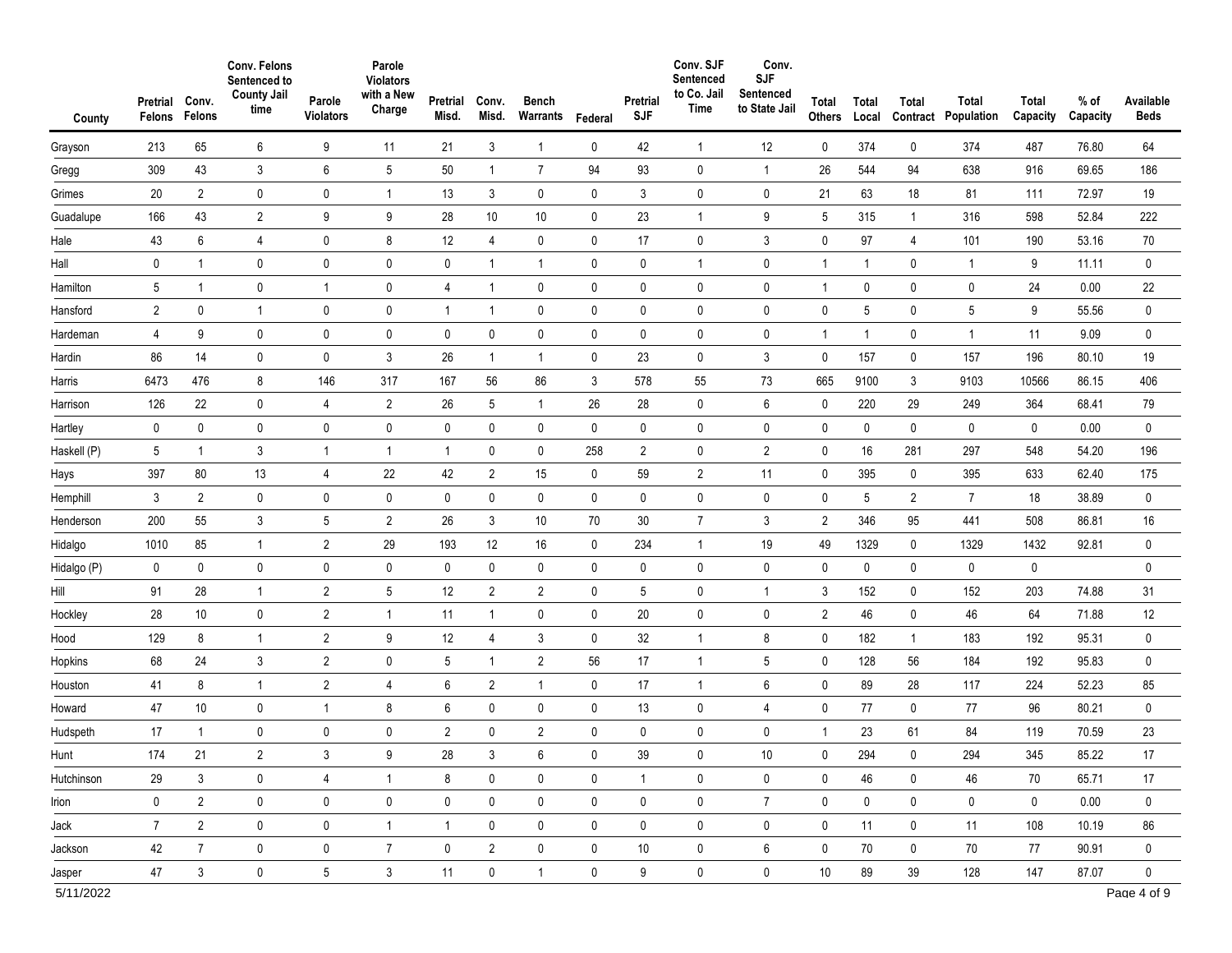| County        | Pretrial<br>Felons | Conv.<br>Felons  | Conv. Felons<br>Sentenced to<br><b>County Jail</b><br>time | Parole<br><b>Violators</b> | Parole<br><b>Violators</b><br>with a New<br>Charge | Pretrial<br>Misd. | Conv.<br>Misd. | <b>Bench</b><br>Warrants | Federal     | Pretrial<br><b>SJF</b> | Conv. SJF<br>Sentenced<br>to Co. Jail<br>Time | Conv.<br><b>SJF</b><br>Sentenced<br>to State Jail | Total<br>Others | Total<br>Local | Total<br>Contract | Total<br>Population | Total<br>Capacity | $%$ of<br>Capacity | Available<br><b>Beds</b> |
|---------------|--------------------|------------------|------------------------------------------------------------|----------------------------|----------------------------------------------------|-------------------|----------------|--------------------------|-------------|------------------------|-----------------------------------------------|---------------------------------------------------|-----------------|----------------|-------------------|---------------------|-------------------|--------------------|--------------------------|
| Jeff Davis    | 4                  | 0                | 0                                                          | 0                          | 0                                                  | 0                 | 0              | 0                        | 0           | 0                      | 0                                             | 0                                                 | $\mathbf{1}$    | 0              | 0                 | 0                   | 0                 | 0.00               | 0                        |
| Jefferson     | 418                | $90\,$           | 8                                                          | 31                         | 19                                                 | 57                | 5              | 9                        | 0           | 145                    | $\overline{2}$                                | 59                                                | 56              | 879            | 0                 | 879                 | 1220              | 72.05              | 219                      |
| Jefferson (P) | $\mathbf 0$        | $\mathbf 0$      | $\mathbf 0$                                                | $\pmb{0}$                  | $\pmb{0}$                                          | $\mathbf 0$       | $\pmb{0}$      | $\mathbf 0$              | 291         | $\mathbf 0$            | $\mathbf 0$                                   | 0                                                 | $\pmb{0}$       | $\mathbf 0$    | 321               | 321                 | 496               | 64.72              | 125                      |
| Jim Hogg      | 5                  | $\mathbf{1}$     | 0                                                          | $\mathbf 0$                | $\pmb{0}$                                          | $\mathbf{1}$      | 0              | $\pmb{0}$                | 0           | 0                      | 0                                             | 0                                                 | 6               | 13             | 26                | 39                  | 48                | 81.25              | 0                        |
| Jim Wells     | 33                 | $\mathbf{1}$     | 0                                                          | $\overline{2}$             | 4                                                  | 10                | $\pmb{0}$      | $\mathbf{1}$             | 0           | $\pmb{0}$              | $\pmb{0}$                                     | $\mathbf{1}$                                      | 5               | 57             | 0                 | 57                  | 88                | 64.77              | 22                       |
| Johnson       | 279                | 78               | 1                                                          | $\overline{2}$             | 27                                                 | 24                | $\overline{7}$ | $\pmb{0}$                | 281         | 62                     | $\mathbf 0$                                   | 21                                                | $\pmb{0}$       | 501            | 283               | 784                 | 1100              | 71.27              | 206                      |
| Jones         | 33                 | 4                | 1                                                          | $\overline{1}$             | $\mathbf{1}$                                       | $\mathbf{1}$      | $\mathbf{1}$   | $\mathbf{1}$             | 0           | $\sqrt{5}$             | $\pmb{0}$                                     | $\mathbf{1}$                                      | 0               | 48             | 13                | 61                  | 96                | 63.54              | 25                       |
| Karnes        | 26                 | $\pmb{0}$        | 0                                                          | $\pmb{0}$                  | $\pmb{0}$                                          | $\overline{7}$    | 0              | $\overline{2}$           | 0           | 4                      | $\mathbf{1}$                                  | $\mathbf{1}$                                      | $\mathbf{1}$    | 14             | $\overline{2}$    | 16                  | 50                | 32.00              | 29                       |
| Karnes (P)    | 0                  | $\pmb{0}$        | 0                                                          | $\pmb{0}$                  | $\pmb{0}$                                          | $\pmb{0}$         | 0              | 0                        | 479         | 0                      | $\pmb{0}$                                     | 0                                                 | 0               | 0              | 504               | 504                 | 550               | 91.64              | $\pmb{0}$                |
| Kaufman       | 218                | 22               | 4                                                          | 5                          | 5                                                  | 38                | 5              | $\,$ 5 $\,$              | $30\,$      | 47                     | $\overline{2}$                                | 8                                                 | $\mathbf{1}$    | 360            | 30                | 390                 | 531               | 73.45              | 88                       |
| Kendall       | 67                 | 23               | 0                                                          | $\mathbf 1$                | $\pmb{0}$                                          | $\overline{7}$    | $\pmb{0}$      | $\overline{4}$           | 0           | $\overline{4}$         | $\mathbf{1}$                                  | 0                                                 | 4               | 84             | 0                 | 84                  | 102               | 82.35              | 0                        |
| Kenedy        | 14                 | $\overline{2}$   | 0                                                          | 0                          | $\mathbf{1}$                                       | $\pmb{0}$         | 0              | $\mathbf{1}$             | 0           | $\overline{2}$         | $\pmb{0}$                                     | $\mathbf{1}$                                      | 0               | 0              | 0                 | 0                   | 0                 | 0.00               | $\pmb{0}$                |
| Kent          | 0                  | $\pmb{0}$        | 0                                                          | $\pmb{0}$                  | $\pmb{0}$                                          | $\mathbf{1}$      | 0              | 0                        | 0           | $\pmb{0}$              | $\pmb{0}$                                     | $\pmb{0}$                                         | 0               | 0              | 0                 | 0                   | 0                 | 0.00               | $\pmb{0}$                |
| Kerr          | 91                 | 26               | $\overline{2}$                                             | $\mathbf 1$                | 8                                                  | 9                 | 0              | 9                        | $\pmb{0}$   | 13                     | $\pmb{0}$                                     | $\overline{2}$                                    | 4               | 165            | 45                | 210                 | 328               | 64.02              | 85                       |
| Kimble        | 11                 | $\overline{2}$   | 0                                                          | 3                          | $\pmb{0}$                                          | $\mathbf{1}$      | 0              | 0                        | 0           | 0                      | $\pmb{0}$                                     | 0                                                 | 0               | 16             | 3                 | 19                  | 19                | 100.00             | $\pmb{0}$                |
| King          | 0                  | $\pmb{0}$        | 0                                                          | $\pmb{0}$                  | $\pmb{0}$                                          | $\pmb{0}$         | 0              | 0                        | $\pmb{0}$   | 0                      | $\pmb{0}$                                     | 0                                                 | 0               | $\pmb{0}$      | 0                 | 0                   | 0                 | 0.00               | $\pmb{0}$                |
| Kinney        | 53                 | $\mathbf{1}$     | $\mathbf 0$                                                | $\pmb{0}$                  | $\pmb{0}$                                          | $\mathbf{1}$      | $\pmb{0}$      | $\pmb{0}$                | $\pmb{0}$   | $\pmb{0}$              | $\pmb{0}$                                     | 0                                                 | $\pmb{0}$       | 4              | 0                 | 4                   | 28                | 14.29              | 21                       |
| Kleberg       | 58                 | 15               | $\overline{2}$                                             | 3                          | $\pmb{0}$                                          | 4                 | 0              | $\pmb{0}$                | 0           | 26                     | $\pmb{0}$                                     | $\mathbf{1}$                                      | 3               | 111            | 25                | 136                 | 160               | 85.00              | $\pmb{0}$                |
| Knox          | $\overline{7}$     | $\mathbf{1}$     | 0                                                          | $\pmb{0}$                  | $\pmb{0}$                                          | $\overline{2}$    | $\pmb{0}$      | $\pmb{0}$                | $\pmb{0}$   | $\pmb{0}$              | $\pmb{0}$                                     | 0                                                 | $\pmb{0}$       | 0              | 0                 | $\mathbf 0$         | 14                | 0.00               | 13                       |
| La Salle      | 31                 | $\overline{2}$   | $\mathbf 0$                                                | 0                          | $\pmb{0}$                                          | 0                 | 0              | 0                        | 0           | $\mathbf{1}$           | 0                                             | 0                                                 | 4               | 38             | 0                 | 38                  | 47                | 80.85              | 0                        |
| Lamar         | 59                 | 43               | 0                                                          | $\bf 8$                    | $\overline{\mathbf{4}}$                            | 9                 | $\overline{2}$ | $\pmb{0}$                | $\pmb{0}$   | 17                     | $\pmb{0}$                                     | 5                                                 | $\pmb{0}$       | 147            | 0                 | 147                 | 196               | 75.00              | 29                       |
| Lamb          | 16                 | $\overline{2}$   | 0                                                          | $\pmb{0}$                  | $\mathbf{1}$                                       | $\sqrt{5}$        | 0              | $\pmb{0}$                | 0           | 8                      | $\pmb{0}$                                     | 3                                                 | $\mathbf{1}$    | 33             | 0                 | 33                  | 54                | 61.11              | 16                       |
| Lampasas      | 32                 | 3                | $\mathbf 0$                                                | $\overline{1}$             | $\mathbf{1}$                                       | $\overline{7}$    | 0              | 0                        | 0           | 16                     | $\pmb{0}$                                     | 5                                                 | 0               | 64             | $\overline{7}$    | 71                  | 112               | 63.39              | $30\,$                   |
| LaSalle (P)   | 0                  | $\pmb{0}$        | 0                                                          | $\pmb{0}$                  | $\pmb{0}$                                          | $\mathsf{0}$      | 0              | $\pmb{0}$                | $\pmb{0}$   | $\mathbf 0$            | $\pmb{0}$                                     | 0                                                 | $\pmb{0}$       | 0              | 0                 | 0                   | 0                 |                    | $\pmb{0}$                |
| Lavaca        | 14                 | $\pmb{0}$        | $\overline{1}$                                             | $\mathsf 3$                | $\mathbf{1}$                                       | 3                 | 0              | 0                        | 0           | $\overline{2}$         | $\pmb{0}$                                     | 0                                                 | $\mathbf{1}$    | 24             | 0                 | 24                  | 48                | 50.00              | 19                       |
| Lee           | 22                 | 4                | 0                                                          | 0                          | $\mathbf{1}$                                       | 0                 | 0              | $\pmb{0}$                | 0           | $\overline{2}$         | 0                                             | $\overline{2}$                                    | $\overline{2}$  | 33             | 37                | 70                  | 107               | 65.42              | 26                       |
| Leon          | 40                 | 4                | 0                                                          |                            | 0                                                  | 2                 | 0              |                          | 0           |                        | 0                                             | 2                                                 | 0               | 51             | 0                 | 51                  | 53                | 96.23              | 0                        |
| Liberty (P)   | 213                | $\mathbf 0$      | 0                                                          | 6                          | $18$                                               | 14                | 0              | $\overline{1}$           | $\mathbf 0$ | 28                     | $\mathbf 0$                                   | 3                                                 | 8               | 277            | $\mathbf 0$       | 277                 | 285               | 97.19              | 0                        |
| Limestone     | 61                 | $\boldsymbol{9}$ | $\pmb{0}$                                                  | $\pmb{0}$                  | $\pmb{0}$                                          | $\overline{2}$    | 0              | $\pmb{0}$                | $\mathbf 0$ | 13                     | $\mathbf 0$                                   | $\overline{4}$                                    | $\mathbf 0$     | 89             | 24                | 113                 | 213               | 53.05              | 79                       |
| Limestone (P) | $\mathbf 0$        | $\pmb{0}$        | $\mathbf 0$                                                | $\mathbf 0$                | $\mathbf 0$                                        | $\mathsf{0}$      | 0              | $\mathbf 0$              | $\mathbf 0$ | 0                      | $\mathbf 0$                                   | 0                                                 | 0               | 0              | 0                 | $\mathbf 0$         | $\mathbf 0$       |                    | 0                        |
| Lipscomb      | $\mathbf{1}$       | $\pmb{0}$        | 0                                                          | $\pmb{0}$                  | $\pmb{0}$                                          | 0                 | 0              | $\pmb{0}$                | 0           | 0                      | $\mathbf 0$                                   | 0                                                 | 0               | $\mathbf{1}$   | 0                 | $\mathbf{1}$        | 13                | 7.69               | 11                       |
| Live Oak      | 29                 | $\boldsymbol{6}$ | $\mathbf 0$                                                | $\mathbf{1}$               | $\mathbf 0$                                        | $\overline{4}$    | $\mathbf{1}$   | $\mathbf{1}$             | $\mathbf 0$ | 0                      | $\mathbf 0$                                   | $\mathbf{1}$                                      | $\overline{4}$  | 47             | 20                | $67\,$              | 96                | 69.79              | 19                       |
| 5/11/2022     |                    |                  |                                                            |                            |                                                    |                   |                |                          |             |                        |                                               |                                                   |                 |                |                   |                     |                   |                    | Page 5 of 9              |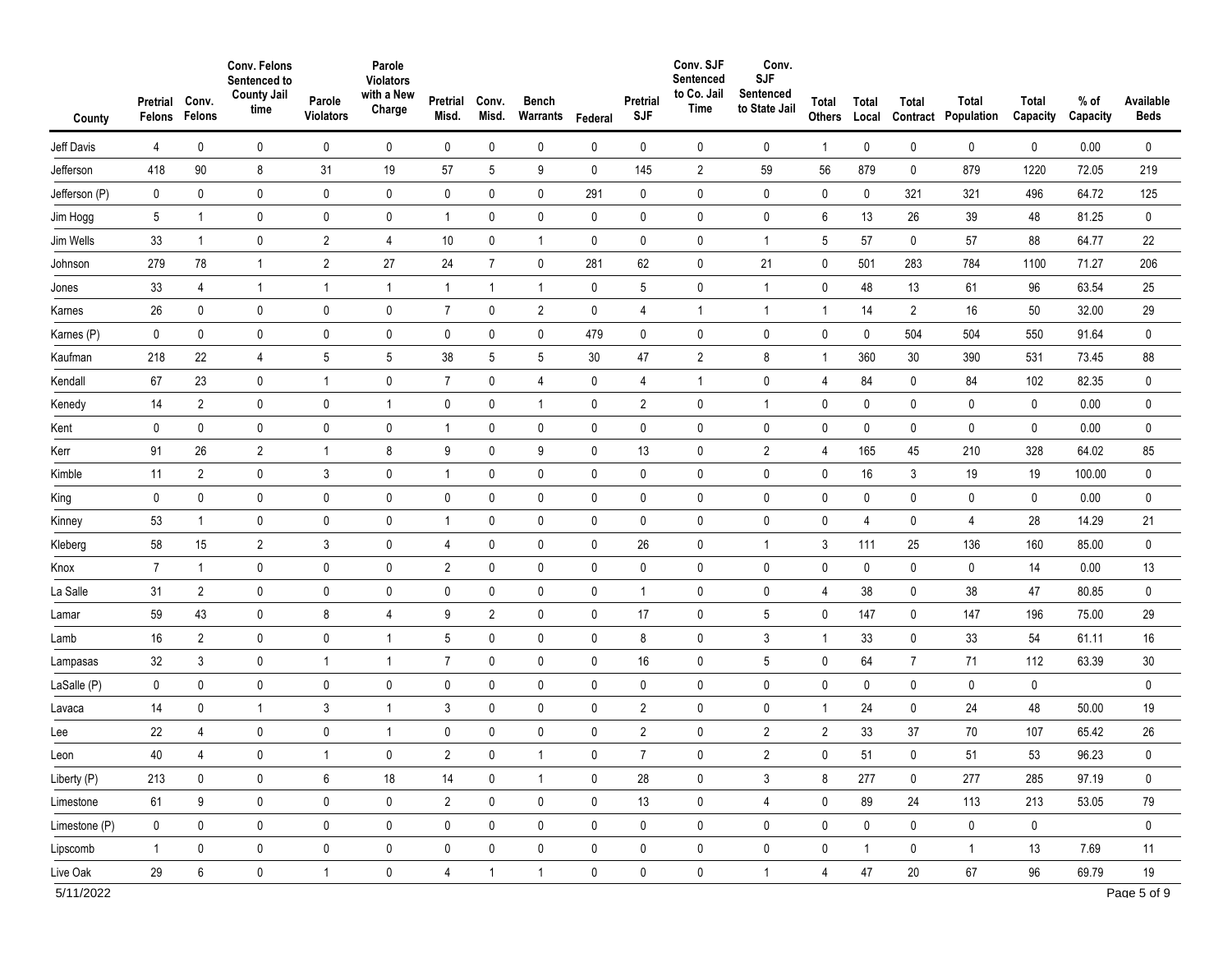| County        | Pretrial<br>Felons | Conv.<br>Felons | Conv. Felons<br>Sentenced to<br><b>County Jail</b><br>time | Parole<br>Violators | Parole<br><b>Violators</b><br>with a New<br>Charge | Pretrial<br>Misd. | Conv.<br>Misd. | <b>Bench</b><br>Warrants | Federal     | Pretrial<br><b>SJF</b> | Conv. SJF<br>Sentenced<br>to Co. Jail<br>Time | Conv.<br><b>SJF</b><br>Sentenced<br>to State Jail | Total<br>Others | Total<br>Local | Total<br>Contract | Total<br>Population | Total<br>Capacity | $%$ of<br>Capacity | Available<br><b>Beds</b> |
|---------------|--------------------|-----------------|------------------------------------------------------------|---------------------|----------------------------------------------------|-------------------|----------------|--------------------------|-------------|------------------------|-----------------------------------------------|---------------------------------------------------|-----------------|----------------|-------------------|---------------------|-------------------|--------------------|--------------------------|
| Llano         | 28                 | 5               | $\overline{1}$                                             | $\mathbf 1$         | $\overline{2}$                                     | $\overline{4}$    | 0              | 0                        | 0           | $\overline{7}$         | 0                                             | $\mathbf{1}$                                      | 1               | 42             | 0                 | 42                  | 54                | 77.78              | 0                        |
| Loving        | 3                  | 0               | 0                                                          | $\mathbf 0$         | $\pmb{0}$                                          | $\mathbf{1}$      | 0              | 0                        | 0           | $\mathbf 0$            | 0                                             | 0                                                 | 0               | 0              | 0                 | 0                   | 0                 | 0.00               | 0                        |
| Lubbock       | 758                | 85              | $\overline{2}$                                             | 13                  | 79                                                 | 152               | 4              | 8                        | 52          | 114                    | $\mathbf{1}$                                  | 16                                                | 14              | 1245           | 57                | 1302                | 1465              | 88.87              | 17                       |
| Lynn          | 20                 | $\overline{2}$  | 0                                                          | $\mathbf{1}$        | $\overline{2}$                                     | $\mathbf{1}$      | 0              | $\pmb{0}$                | 0           | 3                      | 0                                             | 0                                                 | 0               | 29             | 16                | 45                  | 54                | 83.33              | 0                        |
| Madison       | 23                 | 0               | 0                                                          | 0                   | $\mathbf{1}$                                       | $\overline{2}$    | 0              | $\mathbf{1}$             | 0           | 3                      | 0                                             | 0                                                 | 0               | 29             | 0                 | 29                  | 51                | 56.86              | 17                       |
| Marion        | 21                 | 3               | 0                                                          | $\mathbf 0$         | $\pmb{0}$                                          | 4                 | 0              | 0                        | 0           | 3                      | 1                                             | 0                                                 | $\mathbf{1}$    | 29             | 0                 | 29                  | 43                | 67.44              | 0                        |
| Martin        | 6                  | -1              | 0                                                          | $\pmb{0}$           | $\pmb{0}$                                          | $\overline{2}$    | $\pmb{0}$      | $\mathbf 0$              | 0           | $\mathbf{1}$           | 0                                             | 0                                                 | $\pmb{0}$       | 10             | $\overline{2}$    | 12                  | 54                | 22.22              | 37                       |
| Mason         | 1                  | $\overline{2}$  | 0                                                          | $\mathbf 0$         | $\pmb{0}$                                          | 0                 | 0              | $\mathbf 0$              | 0           | $\mathbf{1}$           | 0                                             | 0                                                 | 0               | $\overline{2}$ | 0                 | 2                   | 5                 | 40.00              | 0                        |
| Matagorda     | 63                 | -1              | $\overline{2}$                                             | 3                   | $\mathbf{1}$                                       | 11                | $\overline{2}$ | 4                        | 0           | 12                     | 0                                             | 0                                                 | 9               | 108            | 0                 | 108                 | 192               | 56.25              | 65                       |
| Maverick      | 77                 | 5               | -1                                                         | $\mathbf 0$         | $\pmb{0}$                                          | $\overline{2}$    | 0              | $\pmb{0}$                | 60          | 0                      | 0                                             | 0                                                 | 0               | 85             | 108               | 193                 | 250               | 77.20              | 32                       |
| Maverick (P)  | 0                  | 0               | 0                                                          | $\pmb{0}$           | $\pmb{0}$                                          | $\pmb{0}$         | 0              | $\mathbf 0$              | 0           | $\mathbf 0$            | $\pmb{0}$                                     | 0                                                 | 0               | 0              | 0                 | 0                   | 0                 |                    | 0                        |
| McCulloch     | 17                 | $\overline{7}$  | 0                                                          | 6                   | $\pmb{0}$                                          | 4                 | 0              | $\mathbf 0$              | 0           | 15                     | 0                                             | 0                                                 | $\mathbf 0$     | 47             | 4                 | 51                  | 66                | 77.27              | 0                        |
| McLennan      | 520                | 131             | 24                                                         | 20                  | 65                                                 | 91                | 37             | 5                        | 355         | 73                     | 0                                             | 0                                                 | 47              | 1013           | 361               | 1374                | 1678              | 81.88              | 136                      |
| McLennan 1(P) | 0                  | $\mathbf 0$     | 0                                                          | $\mathbf 0$         | $\pmb{0}$                                          | $\mathbf 0$       | 0              | $\pmb{0}$                | 0           | 0                      | 0                                             | 0                                                 | 0               | 0              | 0                 | 0                   | 0                 |                    | 0                        |
| McLennan 2(P) | 0                  | $\mathbf 0$     | 0                                                          | $\mathbf 0$         | $\pmb{0}$                                          | $\mathbf 0$       | 0              | $\mathbf 0$              | $\pmb{0}$   | $\pmb{0}$              | $\pmb{0}$                                     | 0                                                 | $\pmb{0}$       | $\mathbf 0$    | 0                 | 0                   | 0                 |                    | 0                        |
| McMullen      | 11                 | $\overline{7}$  | 0                                                          | $\mathbf 0$         | 0                                                  | $\mathbf 0$       | 0              | 0                        | 0           | 0                      | 0                                             | 0                                                 | 0               | 0              | 0                 | 0                   | 0                 | 0.00               | 0                        |
| Medina        | 73                 | 6               | 0                                                          | $\overline{1}$      | 3                                                  | 9                 | $\pmb{0}$      | $\mathbf{1}$             | 0           | 12                     | $\pmb{0}$                                     | 0                                                 | $\pmb{0}$       | 78             | 0                 | 78                  | 96                | 81.25              | $\pmb{0}$                |
| Menard        | 6                  | $\pmb{0}$       | 0                                                          | $\mathbf 0$         | $\pmb{0}$                                          | $\mathbf 0$       | 0              | $\pmb{0}$                | 0           | $\mathbf{1}$           | 0                                             | 0                                                 | $\mathbf{1}$    | 6              | 0                 | 6                   | 8                 | 75.00              | $\pmb{0}$                |
| Midland       | 284                | 25              | 3                                                          | 8                   | 8                                                  | $30\,$            | 6              | $\overline{1}$           | $\pmb{0}$   | 42                     | $\mathbf{1}$                                  | 4                                                 | 0               | 408            | 0                 | 408                 | 489               | 83.44              | 32                       |
| Milam         | 87                 | 14              | $\mathbf 0$                                                | $\overline{2}$      | 11                                                 | $\overline{7}$    | 0              | $\pmb{0}$                | 0           | $\overline{7}$         | 0                                             | 6                                                 | 0               | 130            | 14                | 144                 | 160               | 90.00              | 0                        |
| Mills         | $\overline{7}$     | 3               | 0                                                          | $\pmb{0}$           | $\pmb{0}$                                          | 0                 | 1              | 0                        | 0           | 0                      | $\mathbf{1}$                                  | 0                                                 | 0               | 12             | 16                | 28                  | 39                | 71.79              | $\pmb{0}$                |
| Mitchell      | 19                 | $\overline{2}$  | 0                                                          | $\mathbf 0$         | 4                                                  | 3                 | $\mathbf{1}$   | $\pmb{0}$                | 0           | 0                      | 0                                             | 0                                                 | 0               | 29             | 21                | 50                  | 99                | 50.51              | 39                       |
| Montague      | 21                 | $\overline{2}$  | 0                                                          | $\pmb{0}$           | $\pmb{0}$                                          | $\overline{1}$    | 0              | 0                        | $\pmb{0}$   | 8                      | $\mathbf{1}$                                  | 0                                                 | 0               | 33             | 0                 | 33                  | 101               | 32.67              | 58                       |
| Montgomery    | 448                | 122             | 12                                                         | 13                  | $\mathbf{1}$                                       | 39                | 40             | 16                       | 8           | 62                     | 67                                            | 51                                                | 34              | 905            | 8                 | 913                 | 1253              | 72.87              | 215                      |
| Moore         | 30                 | 5               | 0                                                          | $\overline{1}$      | $\pmb{0}$                                          | $\,6\,$           | $\mathbf{1}$   | $\pmb{0}$                | 0           | $\boldsymbol{6}$       | $\pmb{0}$                                     | $\overline{2}$                                    | 0               | 47             | 0                 | 47                  | 62                | 75.81              | $\pmb{0}$                |
| Morris        | 10                 | 5               | 0                                                          | 0                   | $\pmb{0}$                                          | $\,6\,$           | 0              | 0                        | 0           | 0                      | 0                                             | 0                                                 | 0               | 21             | $\mathbf{1}$      | 22                  | 48                | 45.83              | 21                       |
| Motley        | $\mathbf{1}$       | 0               | 0                                                          | 0                   | 0                                                  | 0                 | $\mathbf 0$    | 0                        | 0           | $\mathbf 0$            | 0                                             | 0                                                 | $\pmb{0}$       | 0              | 0                 | 0                   | $\mathbf 0$       | 0.00               | 0                        |
| Nacogdoches   | 222                | 23              | $\overline{1}$                                             | $\overline{1}$      | 3                                                  | 34                | 16             | $\mathbf 0$              | $\mathbf 0$ | 24                     | $\mathbf 0$                                   | 6                                                 | 6               | 319            | $\mathbf 0$       | 319                 | 324               | 98.46              | 0                        |
| Navarro       | 144                | 14              | $\overline{2}$                                             | $\pmb{0}$           | $\mathbf 5$                                        | 24                | 0              | $\mathbf{1}$             | $\pmb{0}$   | 29                     | $\mathbf 0$                                   | 6                                                 | $\pmb{0}$       | 225            | 0                 | 225                 | 290               | 77.59              | 36                       |
| Newton        | $\overline{7}$     | $\mathbf{1}$    | $\pmb{0}$                                                  | $\mathbf 0$         | $\pmb{0}$                                          | $\mathbf 0$       | 0              | $\pmb{0}$                | $\mathbf 0$ | $5\overline{)}$        | $\mathbf 0$                                   | $\mathbf 0$                                       | $\overline{7}$  | $10\,$         | $\mathbf 0$       | $10$                | 14                | 71.43              | $\pmb{0}$                |
| Newton (P)    | $\mathbf 0$        | $\pmb{0}$       | $\pmb{0}$                                                  | $\pmb{0}$           | $\pmb{0}$                                          | $\mathbf 0$       | $\pmb{0}$      | $\pmb{0}$                | $\mathbf 0$ | $\mathbf 0$            | $\mathbf 0$                                   | $\pmb{0}$                                         | $\pmb{0}$       | $\mathbf 0$    | $\mathbf 0$       | $\mathbf 0$         | $\mathbf 0$       |                    | $\pmb{0}$                |
| Nolan         | 60                 | 10              | $\mathbf 0$                                                | $\mathbf 0$         | $\mathbf{1}$                                       | 8                 | $\mathbf{1}$   | $\overline{2}$           | $\mathbf 0$ | 12                     | $\mathbf 0$                                   | 0                                                 | $\mathbf 0$     | 85             | $\mathbf 0$       | 85                  | 96                | 88.54              | $\mathbf 0$              |
| 5/11/2022     |                    |                 |                                                            |                     |                                                    |                   |                |                          |             |                        |                                               |                                                   |                 |                |                   |                     |                   |                    | Page 6 of 9              |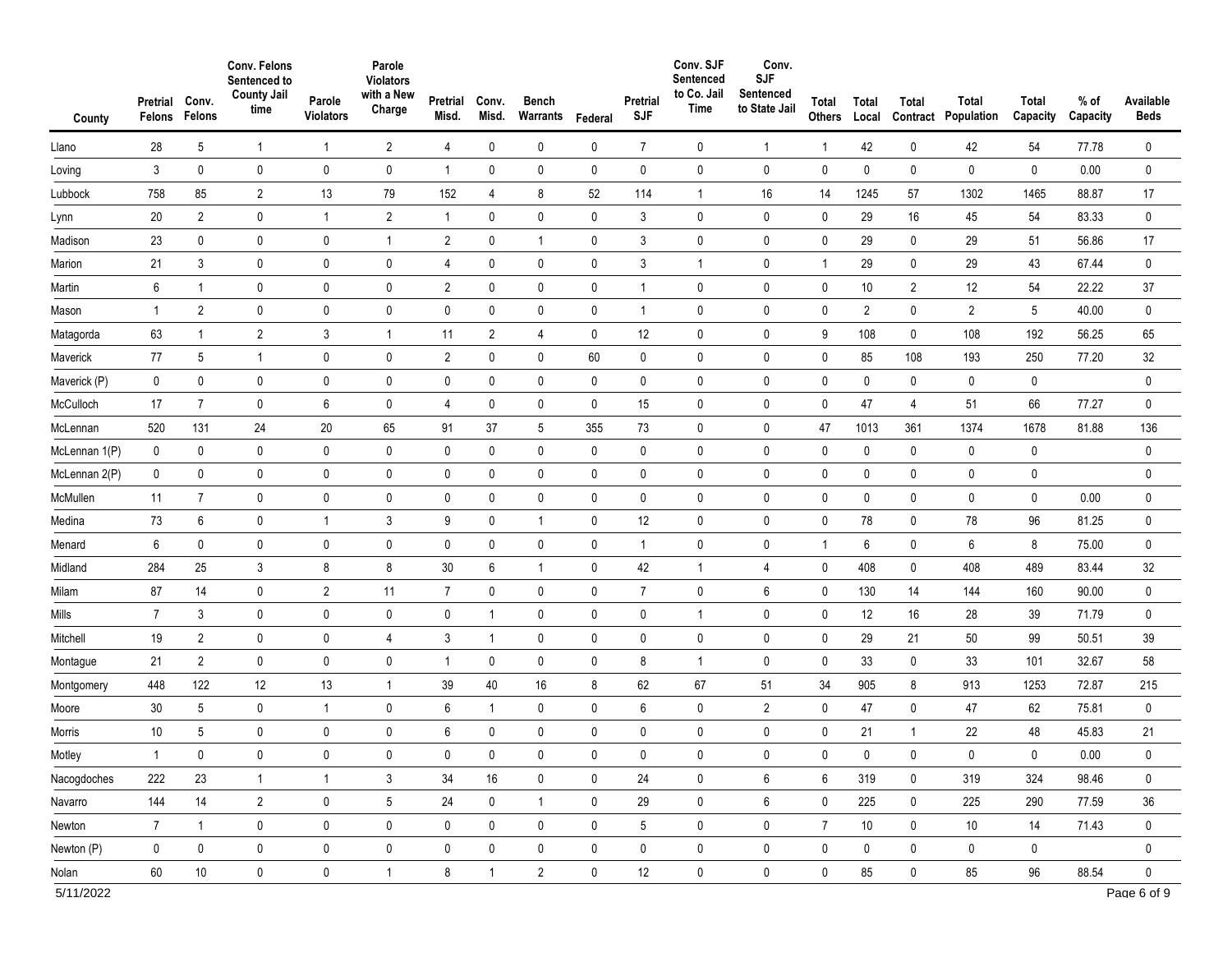| County              | Pretrial<br>Felons | Conv.<br>Felons | Conv. Felons<br>Sentenced to<br><b>County Jail</b><br>time | Parole<br><b>Violators</b> | Parole<br><b>Violators</b><br>with a New<br>Charge | Pretrial<br>Misd. | Conv.<br>Misd.  | <b>Bench</b><br>Warrants | Federal     | Pretrial<br><b>SJF</b> | Conv. SJF<br>Sentenced<br>to Co. Jail<br>Time | Conv.<br><b>SJF</b><br>Sentenced<br>to State Jail | Total<br><b>Others</b> | Total<br>Local | <b>Total</b><br>Contract | Total<br>Population | Total<br>Capacity | $%$ of<br>Capacity | Available<br><b>Beds</b> |
|---------------------|--------------------|-----------------|------------------------------------------------------------|----------------------------|----------------------------------------------------|-------------------|-----------------|--------------------------|-------------|------------------------|-----------------------------------------------|---------------------------------------------------|------------------------|----------------|--------------------------|---------------------|-------------------|--------------------|--------------------------|
| Nueces              | 659                | 87              | 5                                                          | 25                         | 26                                                 | 141               | $\mathbf{1}$    | $\mathbf{1}$             | 0           | 101                    | 0                                             | 11                                                | 6                      | 1063           | 0                        | 1063                | 1164              | 91.32              | 0                        |
| Ochiltree           | 16                 | $\overline{2}$  | $\mathbf 0$                                                | $\pmb{0}$                  | $\mathbf 0$                                        | $\mathfrak{Z}$    | 0               | $\mathbf 0$              | $\pmb{0}$   | 6                      | $\mathbf 0$                                   | 0                                                 | 0                      | 27             | 0                        | 27                  | 48                | 56.25              | 16                       |
| Oldham              | $\overline{2}$     | $\mathbf 0$     | 0                                                          | 0                          | $\pmb{0}$                                          | 0                 | 0               | 0                        | 0           | $\pmb{0}$              | $\pmb{0}$                                     | $\mathbf 0$                                       | $\pmb{0}$              | $\overline{2}$ | 0                        | $\overline{2}$      | 10                | 20.00              | $\pmb{0}$                |
| Orange              | 67                 | 28              | 5                                                          | 14                         | $\pmb{0}$                                          | 18                | 6               | 9                        | 0           | 16                     | $\mathbf{1}$                                  | 15                                                | $\overline{7}$         | 186            | 0                        | 186                 | 326               | 57.06              | 107                      |
| Palo Pinto          | 41                 | 11              | $\pmb{0}$                                                  | 6                          | 8                                                  | 8                 | $\pmb{0}$       | 4                        | 0           | 15                     | $\overline{1}$                                | $\overline{4}$                                    | $\pmb{0}$              | 98             | 0                        | 98                  | 142               | 69.01              | 30                       |
| Panola              | 15                 | 3               | 0                                                          | $\mathbf{1}$               | $\pmb{0}$                                          | 10                | $\mathbf{1}$    | 0                        | 0           | 5                      | 0                                             | $\mathbf{1}$                                      | 0                      | 36             | 0                        | 36                  | 160               | 22.50              | 108                      |
| Parker              | 172                | 43              | 10                                                         | 4                          | 11                                                 | 28                | 16              | 15                       | 41          | 64                     | $\pmb{0}$                                     | 17                                                | 3                      | 383            | 41                       | 424                 | 461               | 91.97              | $\mathbf 0$              |
| Parmer              | $\overline{7}$     | $\mathbf{1}$    | $\mathbf{1}$                                               | 0                          | $\pmb{0}$                                          | $\overline{2}$    | $\mathbf{1}$    | 0                        | 0           | 0                      | 0                                             | 0                                                 | 0                      | 12             | 14                       | 26                  | 49                | 53.06              | 18                       |
| Pecos               | 35                 | 5               | 0                                                          | $\mathbf{1}$               | $\mathbf{1}$                                       | $\overline{4}$    | 0               | $\overline{2}$           | 0           | 0                      | 0                                             | 0                                                 | 3                      | 41             | 0                        | 41                  | 49                | 83.67              | 0                        |
| Polk                | 146                | 8               | $\overline{2}$                                             | 0                          | 3                                                  | 16                | 0               | 5                        | $\pmb{0}$   | 33                     | $\mathbf 0$                                   | 3                                                 | $\mathbf{1}$           | 217            | $\mathbf{1}$             | 218                 | 362               | 60.22              | 108                      |
| Polk (P)            | 0                  | $\pmb{0}$       | 0                                                          | 0                          | $\pmb{0}$                                          | 0                 | 0               | $\pmb{0}$                | $\mathbf 0$ | 0                      | $\pmb{0}$                                     | $\pmb{0}$                                         | 0                      | 0              | 0                        | 0                   | 0                 |                    | $\pmb{0}$                |
| Potter              | 253                | 62              | 10                                                         | 28                         | 35                                                 | 45                | 4               | 4                        | $\pmb{0}$   | 65                     | $\overline{2}$                                | 16                                                | 10                     | 534            | 0                        | 534                 | 598               | 89.30              | 0                        |
| Presidio            | 9                  | 0               | 0                                                          | 0                          | $\pmb{0}$                                          | 0                 | 0               | 0                        | 38          | $\mathbf{1}$           | $\pmb{0}$                                     | 0                                                 | 0                      | 10             | 38                       | 48                  | 112               | 42.86              | 53                       |
| Rains               | 20                 | 3               | 0                                                          | 3                          | $\pmb{0}$                                          | $\mathfrak{Z}$    | $\pmb{0}$       | 3                        | $\mathbf 0$ | 6                      | $\pmb{0}$                                     | 0                                                 | 0                      | 38             | 0                        | 38                  | 47                | 80.85              | $\pmb{0}$                |
| Randall             | 188                | 34              | $\overline{2}$                                             | 9                          | 12                                                 | 17                | $\mathbf{1}$    | 15                       | 120         | $\overline{2}$         | $\pmb{0}$                                     | 5                                                 | $\mathbf 0$            | 285            | 120                      | 405                 | 454               | 89.21              | 0                        |
| Reagan              | 8                  | $\pmb{0}$       | 0                                                          | 0                          | $\pmb{0}$                                          | $\overline{2}$    | 0               | $\pmb{0}$                | $\mathbf 0$ | $\mathbf{1}$           | 0                                             | 0                                                 | $\mathbf{1}$           | 11             | $\mathbf{1}$             | 12                  | 96                | 12.50              | 74                       |
| Real                | 6                  | $\mathbf 1$     | 0                                                          | 0                          | $\pmb{0}$                                          | 0                 | $\pmb{0}$       | $\pmb{0}$                | $\pmb{0}$   | $\pmb{0}$              | $\pmb{0}$                                     | $\pmb{0}$                                         | $\pmb{0}$              | 0              | 0                        | 0                   | 3                 | 0.00               | $\pmb{0}$                |
| <b>Red River</b>    | 33                 | 10              | 0                                                          | $\mathbf 1$                | $\mathsf 3$                                        | 5                 | 0               | $\pmb{0}$                | $\mathbf 0$ | $\overline{7}$         | $\mathbf 0$                                   | 6                                                 | $\overline{2}$         | 67             | 20                       | 87                  | 95                | 91.58              | 0                        |
| Reeves              | 33                 | 17              | 0                                                          | $\mathbf{1}$               | $\sqrt{2}$                                         | $\sqrt{2}$        | $\overline{2}$  | $\mathsf{O}\xspace$      | $\pmb{0}$   | $\sqrt{5}$             | 0                                             | $\pmb{0}$                                         | $\mathbf 0$            | 50             | 0                        | 50                  | 84                | 59.52              | 26                       |
| Refugio             | 24                 | $\overline{7}$  | 0                                                          | 0                          | 3                                                  | 3                 | 0               | $\overline{2}$           | $\mathbf 0$ | $\overline{2}$         | 0                                             | 0                                                 | 3                      | 44             | 0                        | 44                  | 60                | 73.33              | 10                       |
| Roberts             | 0                  | $\mathbf{1}$    | 0                                                          | 0                          | $\pmb{0}$                                          | 0                 | 0               | $\pmb{0}$                | $\mathbf 0$ | $\pmb{0}$              | $\pmb{0}$                                     | 0                                                 | $\mathbf 0$            | 0              | 0                        | 0                   | 3                 | 0.00               | $\pmb{0}$                |
| Robertson           | 24                 | 5               | 0                                                          | 0                          | $\overline{2}$                                     | 6                 | $\mathbf{1}$    | 3                        | $\mathbf 0$ | $\overline{2}$         | $\mathbf 0$                                   | $\mathbf{1}$                                      | $6\phantom{1}$         | 50             | 0                        | 50                  | 92                | 54.35              | 33                       |
| Rockwall            | 126                | 34              | 16                                                         | 0                          | $\mathbf{1}$                                       | $\overline{c}$    | 10              | 0                        | 0           | 44                     | $\mathbf{1}$                                  | 24                                                | 7                      | 237            | 0                        | 237                 | 491               | 48.27              | 205                      |
| Runnels             | 16                 | $\overline{7}$  | 0                                                          | 6                          | $\pmb{0}$                                          | 13                | $\mathbf{1}$    | $\pmb{0}$                | $\mathbf 0$ | 0                      | $\mathbf 0$                                   | 0                                                 | $\pmb{0}$              | 43             | 11                       | 54                  | 87                | 62.07              | 24                       |
| Rusk                | 70                 | 3               | 0                                                          | $\overline{c}$             | $\mathbf{1}$                                       | 14                | 0               | $\overline{4}$           | 0           | 18                     | $\pmb{0}$                                     | 0                                                 | 11                     | 123            | 0                        | 123                 | 292               | 42.12              | 140                      |
| Sabine              | 12                 | $\mathbf 1$     | 0                                                          | 0                          | $\pmb{0}$                                          | 5                 | $\mathbf{1}$    | $\mathbf{1}$             | 0           | $\mathbf 0$            | 0                                             | 0                                                 | $\mathbf{1}$           | 16             | 0                        | 16                  | 17                | 94.12              | 0                        |
| San Augustine       | 15                 | 0               | 0                                                          |                            | 0                                                  | 2                 | 0               | 4                        |             | $\mathbf 0$            | 0                                             |                                                   | 0                      | 22             |                          | 23                  | 34                | 67.65              | 0                        |
| San Jacinto         | 42                 | 19              | $\overline{2}$                                             | 0                          | $\overline{2}$                                     | 8                 | $5\phantom{.0}$ | $\overline{1}$           | $\mathbf 0$ | 11                     | $\overline{2}$                                | $\overline{7}$                                    | 0                      | 99             | 0                        | 99                  | 144               | 68.75              | 31                       |
| San Patricio        | 106                | 53              | $\mathbf{1}$                                               | $\mathbf{1}$               | $\overline{2}$                                     | 18                | $\mathfrak{Z}$  | 5                        | $\mathbf 0$ | 35                     | $\pmb{0}$                                     | $\overline{2}$                                    | 6                      | 230            | $\overline{4}$           | 234                 | 236               | 99.15              | $\pmb{0}$                |
| San Saba            | 0                  | 8               | $\pmb{0}$                                                  | $\mathbf{1}$               | $\pmb{0}$                                          | $\mathbf{1}$      | $\overline{2}$  | 0                        | $\mathbf 0$ | 0                      | $\mathbf 0$                                   | 0                                                 | 0                      | 0              | 0                        | $\mathbf 0$         | 12                | 0.00               | 11                       |
| Schleicher          | $\mathbf{1}$       | $\mathbf{1}$    | $\pmb{0}$                                                  | $\pmb{0}$                  | $\pmb{0}$                                          | $\mathbf{1}$      | 0               | $\pmb{0}$                | $\mathbf 0$ | $\pmb{0}$              | $\mathbf 0$                                   | $\pmb{0}$                                         | 0                      | 3              | $\mathbf{1}$             | 4                   | 15                | 26.67              | 0                        |
| Scurry<br>5/11/2022 | 29                 | $7\overline{ }$ | $\mathbf 0$                                                | $\mathbf{1}$               | $\mathfrak{Z}$                                     | 12                | 6               | $\mathbf 0$              | $\mathbf 0$ | 14                     | $\mathbf{1}$                                  | $\mathbf{1}$                                      | 0                      | 73             | 12                       | 85                  | 161               | 52.80              | 60<br>Page 7 of 9        |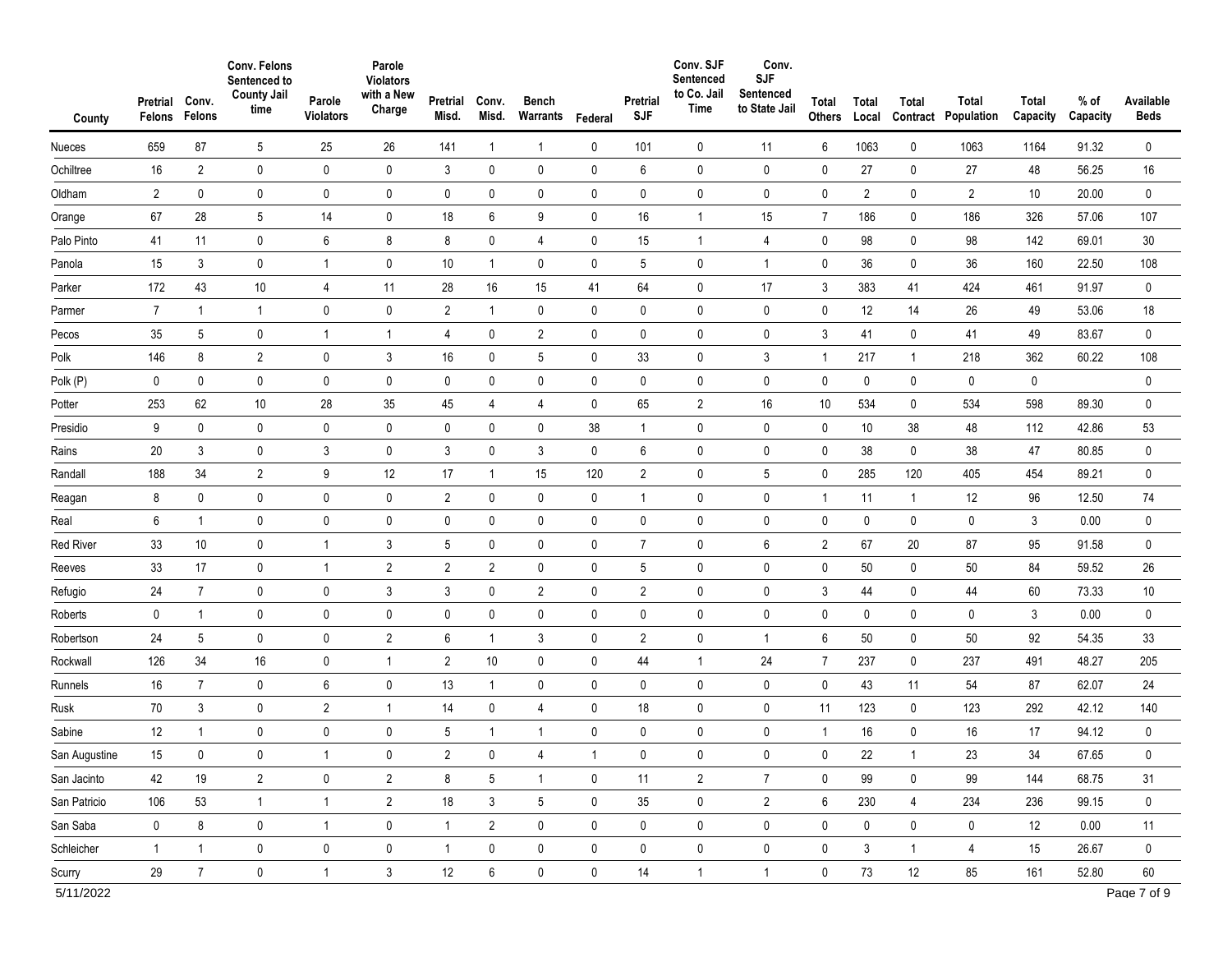| County            | Pretrial<br>Felons | Conv.<br>Felons | Conv. Felons<br>Sentenced to<br><b>County Jail</b><br>time | Parole<br><b>Violators</b> | Parole<br><b>Violators</b><br>with a New<br>Charge | Pretrial<br>Misd. | Conv.<br>Misd. | <b>Bench</b><br>Warrants | Federal        | Pretrial<br><b>SJF</b> | Conv. SJF<br>Sentenced<br>to Co. Jail<br>Time | Conv.<br><b>SJF</b><br>Sentenced<br>to State Jail | Total<br>Others | Total<br>Local | <b>Total</b><br>Contract | Total<br>Population | Total<br>Capacity | $%$ of<br>Capacity | Available<br><b>Beds</b> |
|-------------------|--------------------|-----------------|------------------------------------------------------------|----------------------------|----------------------------------------------------|-------------------|----------------|--------------------------|----------------|------------------------|-----------------------------------------------|---------------------------------------------------|-----------------|----------------|--------------------------|---------------------|-------------------|--------------------|--------------------------|
| Shackelford       | 3                  | $\overline{2}$  | 0                                                          | $\overline{1}$             | $\mathbf{1}$                                       | $\overline{2}$    | $\mathbf 0$    | 0                        | 0              | $\overline{2}$         | 0                                             | 0                                                 | -1              | 12             | 5                        | 17                  | 27                | 62.96              | $\pmb{0}$                |
| Shelby            | 38                 | $\mathbf{3}$    | 1                                                          | 0                          | $\pmb{0}$                                          | 5                 | 0              | $\mathbf{1}$             | 0              | $\pmb{0}$              | 0                                             | $\mathbf{1}$                                      | $\mathbf 0$     | 49             | 0                        | 49                  | 66                | 74.24              | 10                       |
| Sherman           | 4                  | $\overline{1}$  | 0                                                          | 0                          | $\pmb{0}$                                          | 0                 | $\mathbf 0$    | $\pmb{0}$                | $\mathbf 0$    | $\mathbf{1}$           | $\mathbf 0$                                   | $\pmb{0}$                                         | $\mathbf 0$     | 6              | 0                        | 6                   | 13                | 46.15              | $\pmb{0}$                |
| Smith             | 563                | 147             | 3                                                          | 5                          | 50                                                 | 39                | 11             | $\overline{7}$           | 0              | 127                    | $\mathbf{1}$                                  | 86                                                | $\mathbf{1}$    | 1009           | 0                        | 1009                | 1149              | 87.82              | 25                       |
| Somervell         | 14                 | $\overline{1}$  | 0                                                          | 0                          | $\mathbf{1}$                                       | 6                 | $\overline{1}$ | $\pmb{0}$                | 0              | 3                      | 0                                             | $\mathbf{1}$                                      | $\overline{1}$  | 28             | 9                        | 37                  | 57                | 64.91              | 14                       |
| Starr             | 76                 | $6\phantom{.0}$ | 0                                                          | 3                          | $\pmb{0}$                                          | 5                 | 0              | $\pmb{0}$                | 56             | 0                      | 0                                             | 0                                                 | $\mathbf{1}$    | 91             | 159                      | 250                 | 275               | 90.91              | $\pmb{0}$                |
| Stephens          | 14                 | $\overline{1}$  | 0                                                          | 0                          | $\pmb{0}$                                          | $\overline{4}$    | $\mathbf 0$    | $\pmb{0}$                | 0              | 6                      | 0                                             | 0                                                 | $\mathbf 0$     | 24             | 0                        | 24                  | 54                | 44.44              | 25                       |
| Sterling          | $\overline{7}$     | $\overline{2}$  | 0                                                          | $\mathbf{1}$               | $\pmb{0}$                                          | $\mathbf{1}$      | $\pmb{0}$      | $\pmb{0}$                | 0              | 0                      | $\pmb{0}$                                     | 0                                                 | $\mathbf 0$     | 0              | 0                        | 0                   | 0                 | 0.00               | $\pmb{0}$                |
| Stonewall         | 0                  | $\pmb{0}$       | 0                                                          | 0                          | $\pmb{0}$                                          | 0                 | $\pmb{0}$      | $\pmb{0}$                | 0              | $\overline{1}$         | 0                                             | 0                                                 | 0               | 1              | 0                        | $\overline{1}$      | 10                | 10.00              | $\pmb{0}$                |
| Sutton            | 13                 | $\mathbf{1}$    | 0                                                          | $\mathbf{1}$               | $\pmb{0}$                                          | $\overline{1}$    | 0              | $\pmb{0}$                | 0              | 0                      | $\mathbf 0$                                   | 0                                                 | $\overline{1}$  | 15             | $\mathbf{1}$             | 16                  | 28                | 57.14              | $\pmb{0}$                |
| Swisher           | $\overline{c}$     | $\overline{2}$  | 0                                                          | 0                          | $\mathbf{1}$                                       | $\mathbf{1}$      | $\mathbf 0$    | $\pmb{0}$                | 0              | 4                      | 0                                             | $\mathbf{1}$                                      | $\mathbf 0$     | 11             | 0                        | 11                  | 27                | 40.74              | 13                       |
| Tarrant           | 2113               | 342             | 0                                                          | 122                        | 191                                                | 192               | 144            | 63                       | 18             | 99                     | 0                                             | 75                                                | 831             | 4172           | 27                       | 4199                | 5015              | 83.73              | 315                      |
| Taylor            | 367                | 85              | $\overline{7}$                                             | 17                         | 46                                                 | 30                | 17             | $\overline{2}$           | 1              | 79                     | 3                                             | 34                                                | 5               | 688            | 3                        | 691                 | 874               | 79.06              | 96                       |
| Terrell           | 0                  | $\pmb{0}$       | 0                                                          | 0                          | $\pmb{0}$                                          | 0                 | $\pmb{0}$      | $\pmb{0}$                | $\pmb{0}$      | 0                      | $\mathbf 0$                                   | 0                                                 | $\mathbf 0$     | 0              | 0                        | 0                   | 8                 | 0.00               | $\pmb{0}$                |
| Terry             | 36                 | 5               | 1                                                          | $\overline{c}$             | $\mathbf{1}$                                       | 6                 | $\overline{1}$ | $\pmb{0}$                | 8              | 4                      | 1                                             | 3                                                 | 4               | 64             | 35                       | 99                  | 174               | 56.90              | 58                       |
| Throckmorton      | 0                  | $\pmb{0}$       | 0                                                          | 0                          | $\pmb{0}$                                          | 0                 | $\pmb{0}$      | $\pmb{0}$                | $\pmb{0}$      | $\mathbf 0$            | 0                                             | 0                                                 | $\mathbf 0$     | 0              | 0                        | 0                   | 0                 | 0.00               | 0                        |
| <b>Titus</b>      | 55                 | $\overline{2}$  | 0                                                          | $\mathbf{1}$               | $\pmb{0}$                                          | 5                 | $\mathbf{1}$   | $\pmb{0}$                | 48             | 15                     | 0                                             | $\overline{4}$                                    | $\mathbf 0$     | 83             | 48                       | 131                 | 182               | 71.98              | 33                       |
| Tom Green         | 286                | 67              | 0                                                          | 8                          | 17                                                 | 34                | 18             | $\,6\,$                  | 0              | 84                     | $\pmb{0}$                                     | 4                                                 | 6               | 505            | 16                       | 521                 | 552               | 94.38              | $\pmb{0}$                |
| Travis            | 1492               | 74              | $\overline{7}$                                             | 62                         | 61                                                 | 233               | 12             | $\sqrt{2}$               | $\overline{c}$ | 134                    | 3                                             | $\overline{7}$                                    | 29              | 2116           | $\overline{2}$           | 2118                | 2914              | 72.68              | 505                      |
| Trinity           | 23                 | 4               | 0                                                          | 5                          | $\mathsf 3$                                        | 3                 | 0              | $\pmb{0}$                | 0              | 16                     | 0                                             | 0                                                 | $\mathbf 0$     | $\overline{7}$ | 0                        | $\overline{7}$      | $\overline{7}$    | 100.00             | $\mathbf 0$              |
| Tyler             | 0                  | 5               | $\pmb{0}$                                                  | 0                          | $\pmb{0}$                                          | 0                 | $\pmb{0}$      | $\pmb{0}$                | 0              | $\pmb{0}$              | $\pmb{0}$                                     | $\pmb{0}$                                         | 28              | 29             | 0                        | 29                  | 43                | 67.44              | $\pmb{0}$                |
| Upshur            | 58                 | 22              | 1                                                          | 0                          | $\pmb{0}$                                          | 11                | $\overline{2}$ | $\mathsf 3$              | 23             | 17                     | $\overline{2}$                                | $\mathbf{1}$                                      | $\mathbf 0$     | 117            | 33                       | 150                 | 226               | 66.37              | 53                       |
| Upton             | $\overline{c}$     | $\overline{1}$  | 1                                                          | 0                          | $\sqrt{2}$                                         | $\mathbf{1}$      | 0              | $\mathfrak{Z}$           | 0              | 0                      | 0                                             | 0                                                 | $\overline{2}$  | 12             | 24                       | 36                  | 54                | 66.67              | 13                       |
| Uvalde            | 68                 | 13              | 0                                                          | 0                          | $\mathbf{1}$                                       | 6                 | $\overline{1}$ | $\sqrt{2}$               | 59             | 11                     | 0                                             | 8                                                 | $\mathbf 0$     | 110            | 64                       | 174                 | 218               | 79.82              | 22                       |
| Val Verde (P)     | 68                 | 16              | 0                                                          | $\overline{c}$             | $\pmb{0}$                                          | 8                 | $\mathbf 0$    | $\pmb{0}$                | 0              | 0                      | 0                                             | $\pmb{0}$                                         | 0               | 94             | 1                        | 95                  | 184               | 51.63              | 71                       |
| Van Zandt         | 80                 | 18              | 0                                                          | $\mathbf{1}$               | $\sqrt{2}$                                         | 19                | $\overline{2}$ | $\pmb{0}$                | 0              | 29                     | 0                                             | 6                                                 | $\mathbf 1$     | 158            | 0                        | 158                 | 192               | 82.29              | 15                       |
| Victoria          | 165                | 32              | 17                                                         | 9                          | 10                                                 | 22                | 2              | 0                        | 12             | 43                     | 9                                             | b                                                 | 13              | 328            | 24                       | 352                 | 532               | 66.17              | 127                      |
| Walker            | 113                | 22              | 3                                                          | 8                          | $\mathbf{3}$                                       | 22                | $\overline{4}$ | $\mathbf{1}$             | 0              | $\mathbf{1}$           | 0                                             | $\mathbf{1}$                                      | $\overline{1}$  | 179            | $7^{\circ}$              | 186                 | 268               | 69.40              | 55                       |
| Waller            | $60\,$             | 9               | $\overline{2}$                                             | $\mathbf{1}$               | $\mathbf{1}$                                       | 9                 | $\overline{2}$ | $5\phantom{.0}$          | $\mathbf 0$    | $\overline{7}$         | $\mathbf 0$                                   | $\mathbf{1}$                                      | $\mathbf 0$     | 97             | 16                       | 113                 | 225               | 50.22              | $90\,$                   |
| Ward              | 35                 | 8               | 0                                                          | $\mathbf{1}$               | $\mathbf{3}$                                       | 3                 | 0              | $\pmb{0}$                | 0              | $\mathsf{O}$           | $\mathbf 0$                                   | 0                                                 | $\mathbf 0$     | 50             | 0                        | 50                  | 68                | 73.53              | 11                       |
| Washington        | 59                 | 17              | 0                                                          | 0                          | $\overline{2}$                                     | 9                 | $\overline{2}$ | $\pmb{0}$                | 0              | 12                     | 0                                             | 0                                                 | 0               | 85             | 0                        | 85                  | 177               | 48.02              | 74                       |
| Webb<br>5/11/2022 | 252                | 21              | 3 <sup>1</sup>                                             | 9                          | $\overline{4}$                                     | 60                | 5              | $\mathbf{3}$             | 58             | 42                     | $\mathbf{3}$                                  | 3                                                 | 8               | 413            | 58                       | 471                 | 570               | 82.63              | 42<br>Page 8 of 9        |